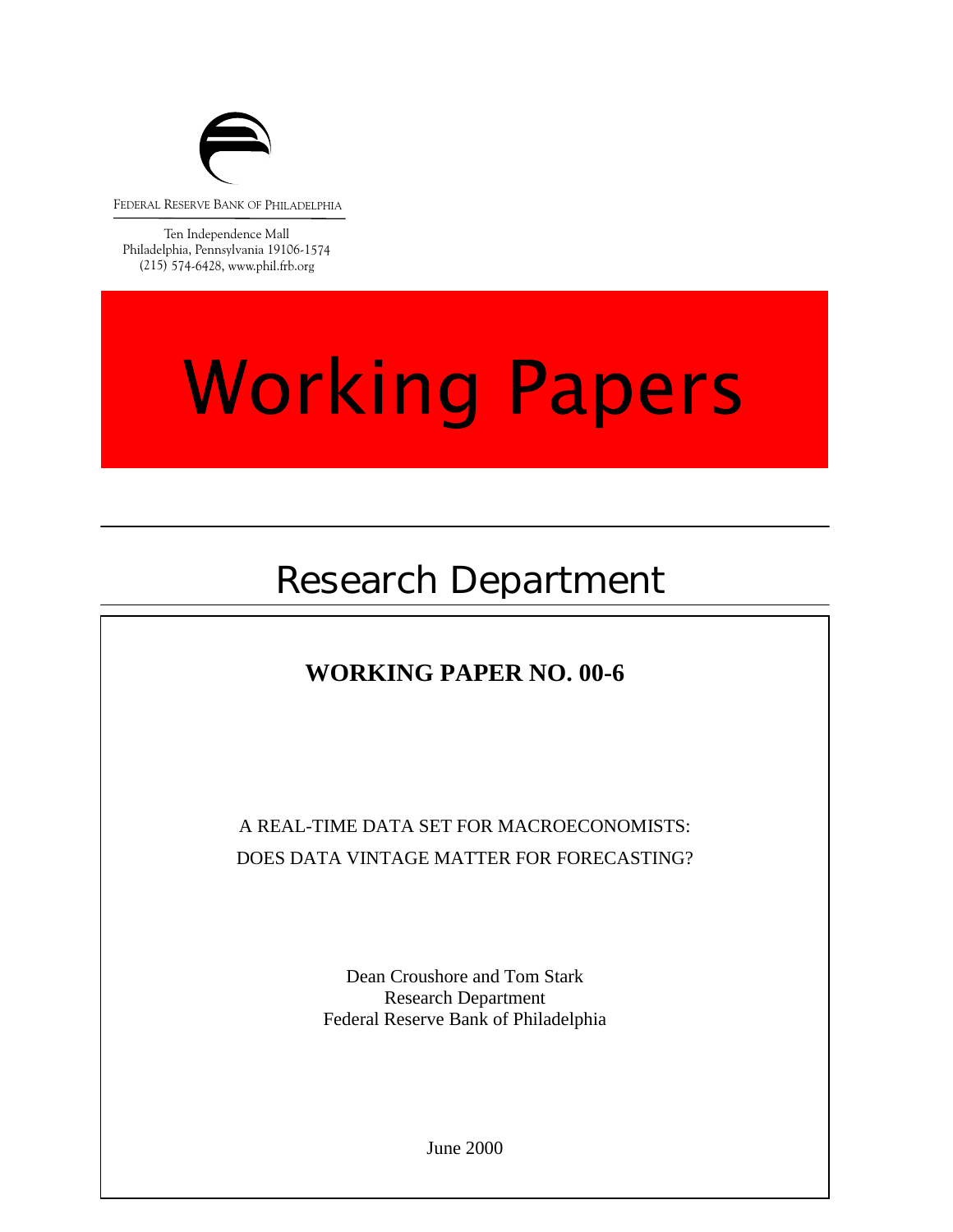#### **WORKING PAPER NO. 00-6**

#### **A REAL-TIME DATA SET FOR MACROECONOMISTS: DOES DATA VINTAGE MATTER FOR FORECASTING?**

Dean Croushore and Tom Stark Research Department Federal Reserve Bank of Philadelphia

June 2000

We thank Jim Sherma, Bill Wong, and Bill Dalasio for their fine research assistance. We thank Athanasios Orphanides, Ellis Tallman, participants in seminars at the Federal Reserve Bank of Philadelphia, the University of Pennsylvania, the International Finance Division of the Federal Reserve Board, and George Washington University, as well as those at the Midwest Macroeconomics meetings, the Pennsylvania Economics Association, the Federal Reserve System Committee on Macroeconomics, and the National Bureau of Economics Summer Institute, for their comments. Thanks also to three referees and the journal editors for their comments. The views expressed in this paper are those of the authors and do not necessarily reflect those of the Federal Reserve Bank of Philadelphia or of the Federal Reserve System.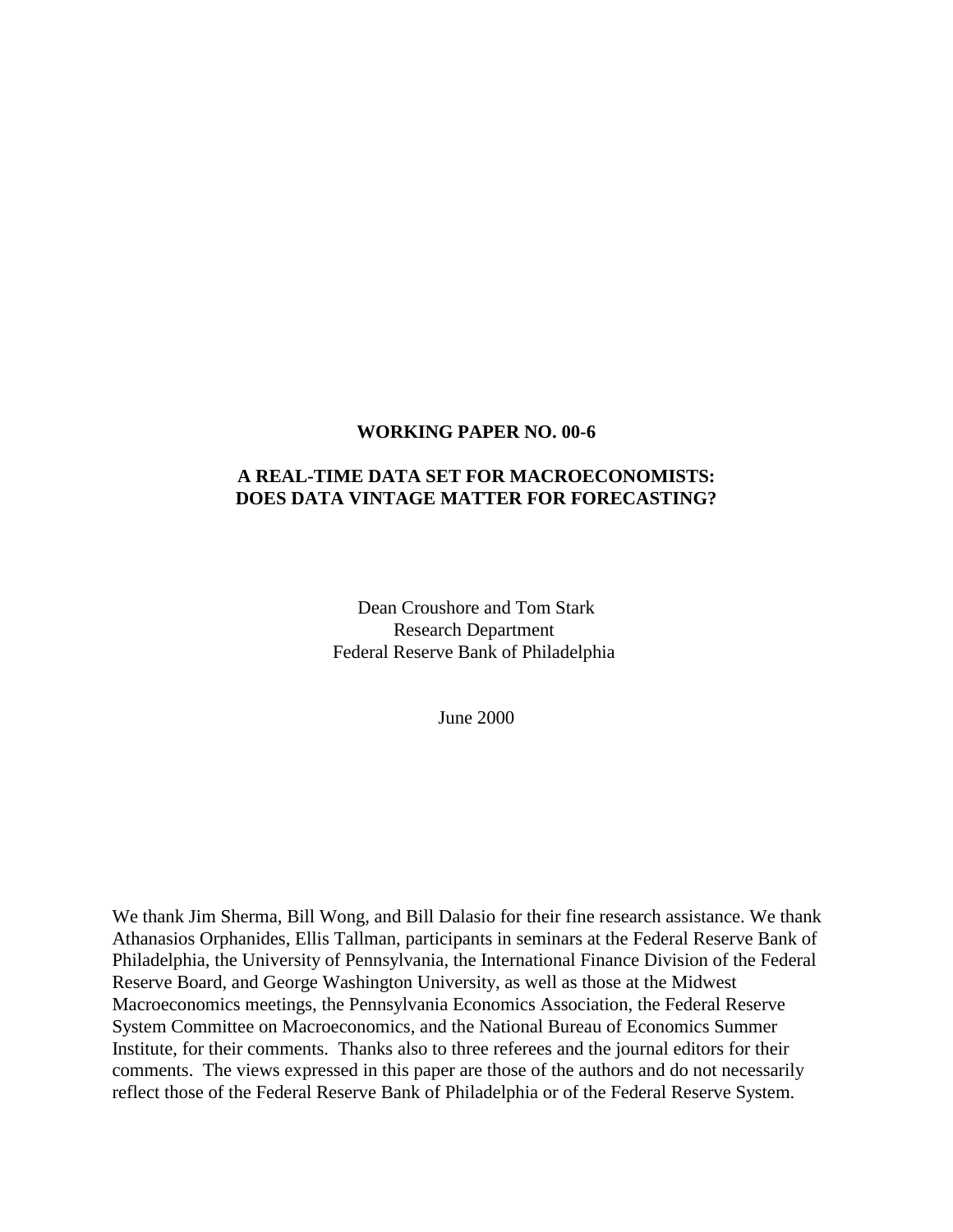#### **A REAL-TIME DATA SET FOR MACROECONOMISTS: DOES DATA VINTAGE MATTER FOR FORECASTING?**

#### **Abstract**

This paper describes a real-time data set for macroeconomists that can be used for a variety of purposes, including forecast evaluation. The data set consists of quarterly vintages, or snapshots, of the major macroeconomic data available at quarterly intervals in real time. The paper explains the construction of the data set, examines the properties of several of the variables in the data set across vintages, and provides an example showing how data revisions can affect forecasts.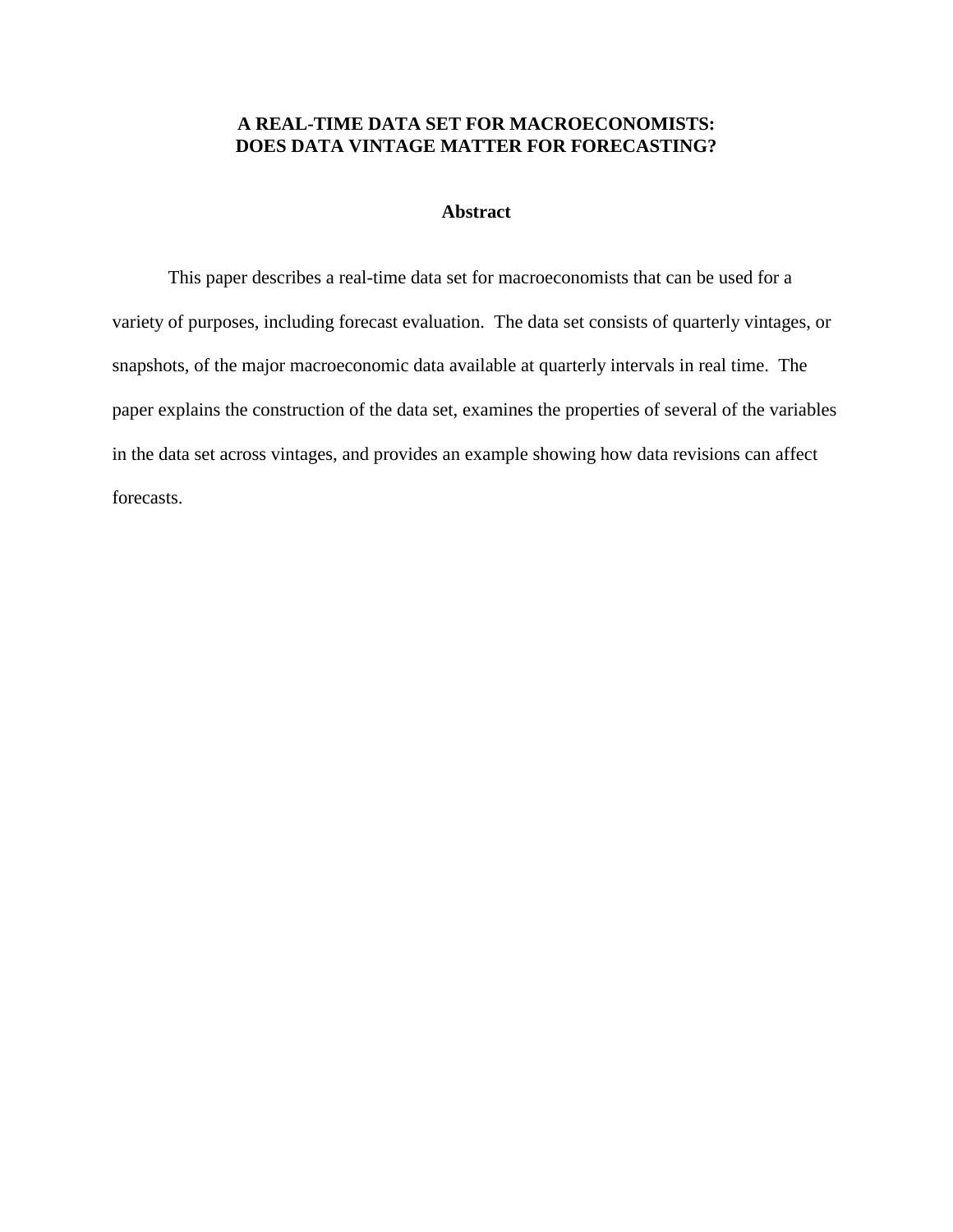#### **A REAL-TIME DATA SET FOR MACROECONOMISTS: DOES DATA VINTAGE MATTER FOR FORECASTING?**

#### **I. INTRODUCTION**

In creating models to use for forecasting, economists use the most recent vintage of historical data available to them to develop and test alternative models. They often compare the forecasts from a new model to forecasts from alternative models or to forecasts that were made by others in real time. However, since the analysis of the new forecasts is often based on the final, revised data, rather than the data that were available to economic agents who were making forecasts in real time, the results of such exercises may be misleading.

To avoid such problems in creating forecasting models, we have developed a data set that gives a modeler a snapshot of the macroeconomic data available at any given date in the past. We call the information set available at a particular date a "vintage," and we call the collection of such vintages a "real-time data set."

This paper explains the reasons for the construction of this data set, describes the data set, and provides an empirical example demonstrating the extent to which the data vintage matters for evaluating forecasts.<sup>1</sup> In creating our real-time data set, our goal is to provide a basic foundation for research on issues related to data revision by allowing researchers to use a standard data set, rather than collecting real-time data themselves for every different study. We begin with a brief discussion of related research in section II. We provide details about the data set in section III. In section IV, we examine several different variables, showing the degree to which the data are affected by revisions. Section V provides an empirical forecasting example demonstrating how

<sup>&</sup>lt;sup>1</sup> In a companion paper, we analyze the degree to which data vintage matters for the robustness of empirical studies in macroeconomics. See Croushore and Stark (1999b).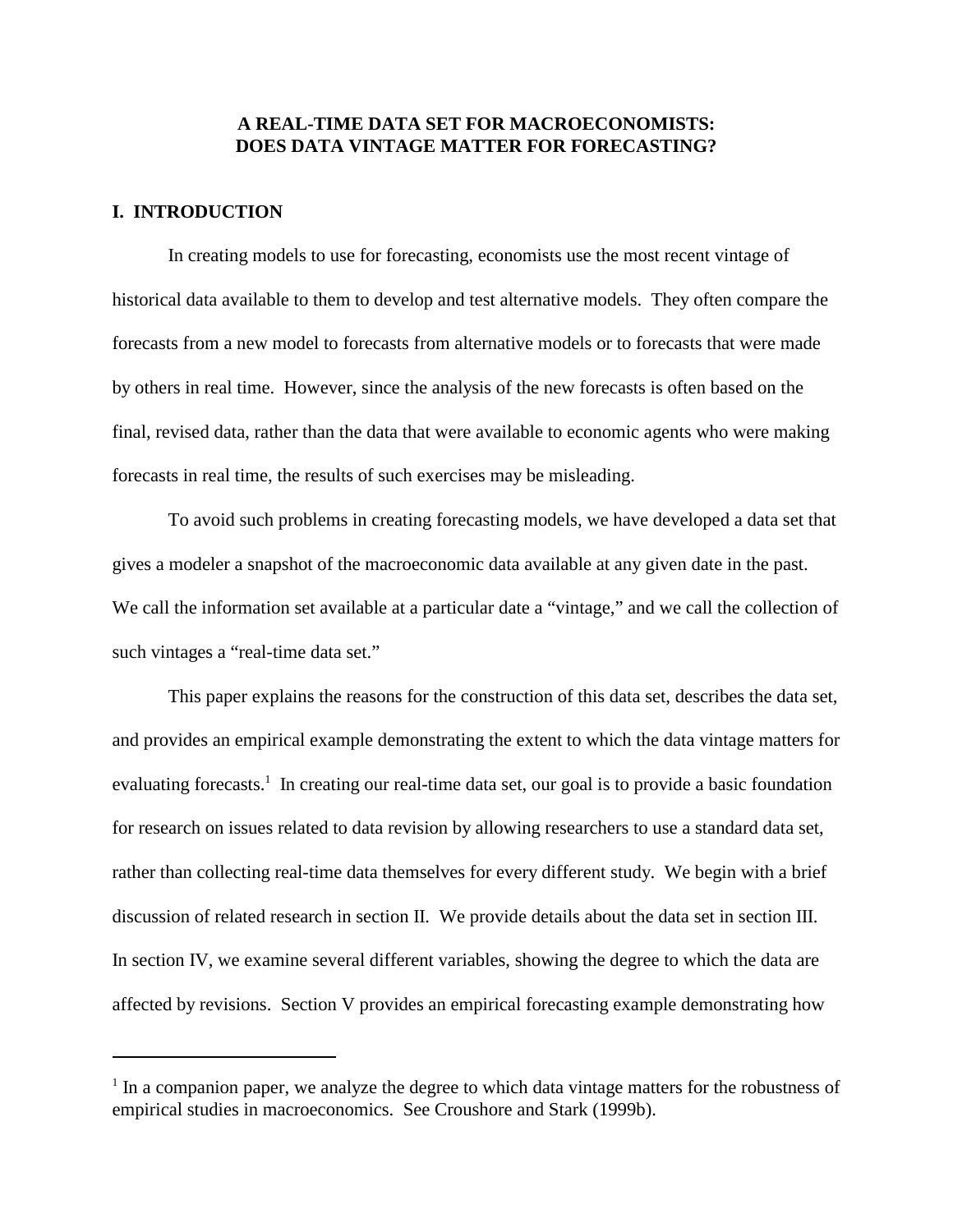forecasts may be sensitive to the choice of data vintage. We draw conclusions from these results in section VI.

#### **II. RELATED RESEARCH**

Research that deals with the fact that data are revised has been ongoing since the seminal studies of Zellner (1958), Morgenstern (1963), and Cole (1969). Diebold and Rudebusch (1991) provided a dramatic example of the importance of data revisions by showing that the index of leading indicators does a much worse job of predicting future movements of industrial production in real time than it does after the data are revised.<sup>2</sup>

The importance of being careful about the preliminary nature of some data has been emphasized by numerous researchers, beginning with Stekler (1967), who found value in early data releases even though they contained errors. Howrey (1978) showed how to adjust for the fact that data within a particular vintage have been revised to differing degrees, while Harvey, et al. (1981) showed how to deal with revisions that occur at irregular intervals.

A substantial body of research has been devoted to examining the efficiency of data production or investigating the nature and statistical properties of data revisions. Conrad and Corrado (1979) showed how a data user could improve on published data on retail sales. Mankiw, Runkle, and Shapiro (1984) explored the efficiency of early releases of the money supply. Mankiw and Shapiro (1986) did the same for real output data, and Mork (1987) found an

<sup>&</sup>lt;sup>2</sup> In support of this result, Robertson and Tallman (1998a) show that a VAR that uses real-time data from the index of leading indicators produces no better forecasts for industrial production than an AR model using just lagged data on industrial production. However, they also show that the leading indicators may be useful in forecasting real output (GNP/GDP) in real time.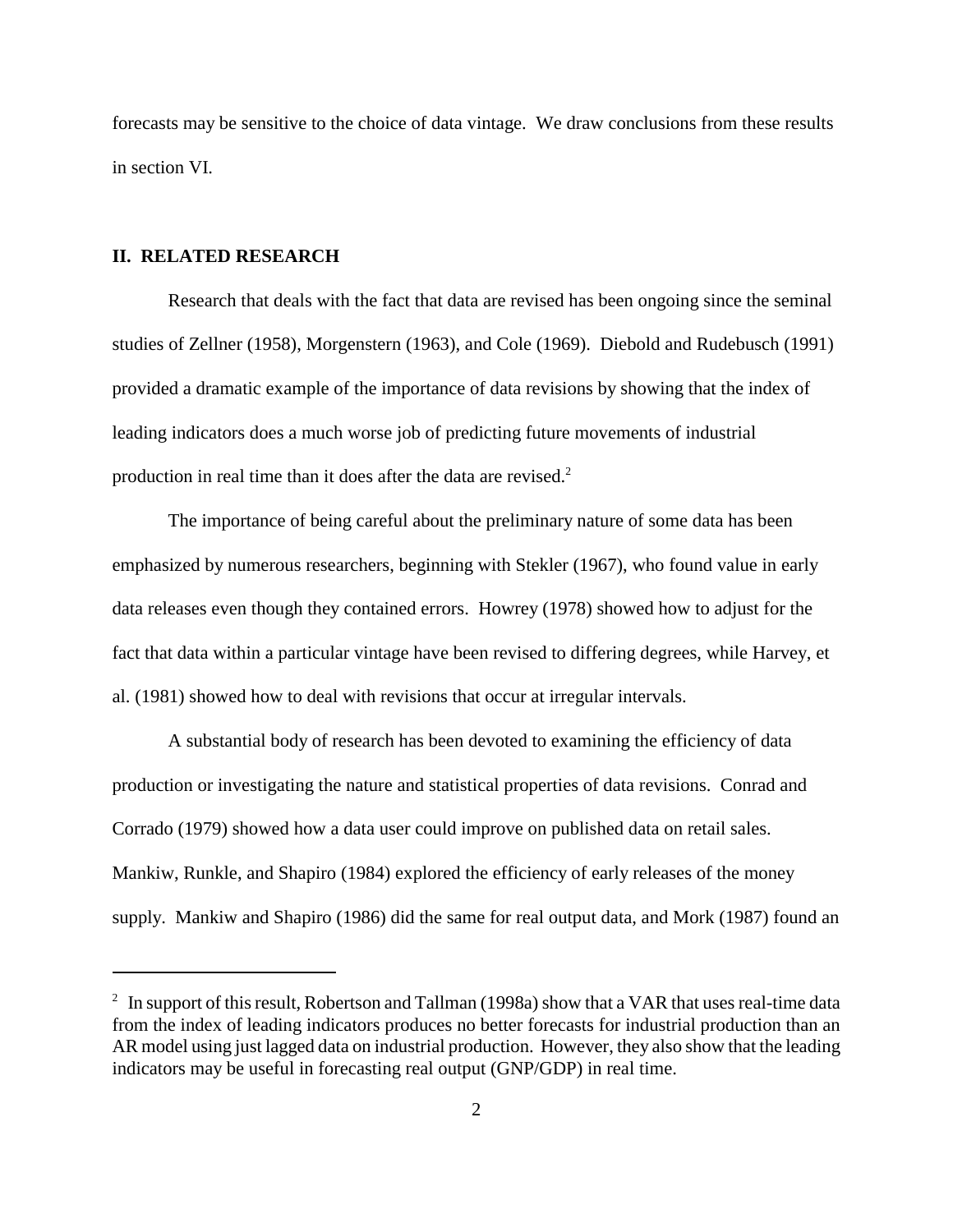improved empirical technique for performing such analysis. Pierce (1981) and Sargent (1989) described some theories on how to think about the data revision process. Patterson and Heravi (1991), Swanson, Ghysels, and Callan (1999), and Swanson (1996) have examined different aspects of data revisions, finding, among other results, that data revisions are somewhat forecastable.

Data revisions are important because they may affect policy decisions or the manner in which such decisions depend on the most recent data, as Maravall and Pierce (1986) investigated some years ago. Revisions may also affect people's expectations, as Boschen and Grossman (1982) found. Recently, a number of authors have investigated the role of data revisions in affecting monetary policy rules [Orphanides (1997, 1998), Evans (1998), and Ghysels, Swanson, and Callan (1999)], how measures of monetary policy shocks are affected by data revisions [Rudebusch (1998a) and Croushore and Evans (1999)], the empirical relationship between money and output [Amato and Swanson (1999)], the impact on policy research [Runkle (1998)], and how monetary policy responds to uncertainty [Rudebusch (1998b)].

Forecasting models may be particularly sensitive to data revisions, as Fair and Shiller (1990) pointed out. Denton and Kuiper (1965) found that the use of preliminary (rather than final) data led to large forecast errors, but Trivellato and Rettore (1986) found effects that were much more modest. Howrey (1996) showed that forecasts of the level of GNP are much more sensitive to data revisions than forecasts of growth rates. Swanson and White (1997) used realtime data to investigate optimal model selection for a number of variables. Robertson and Tallman (1998b) used a real-time data set to evaluate alternative VAR model specifications for forecasting unemployment, inflation, and output growth. Koenig and Dolmas (1997) developed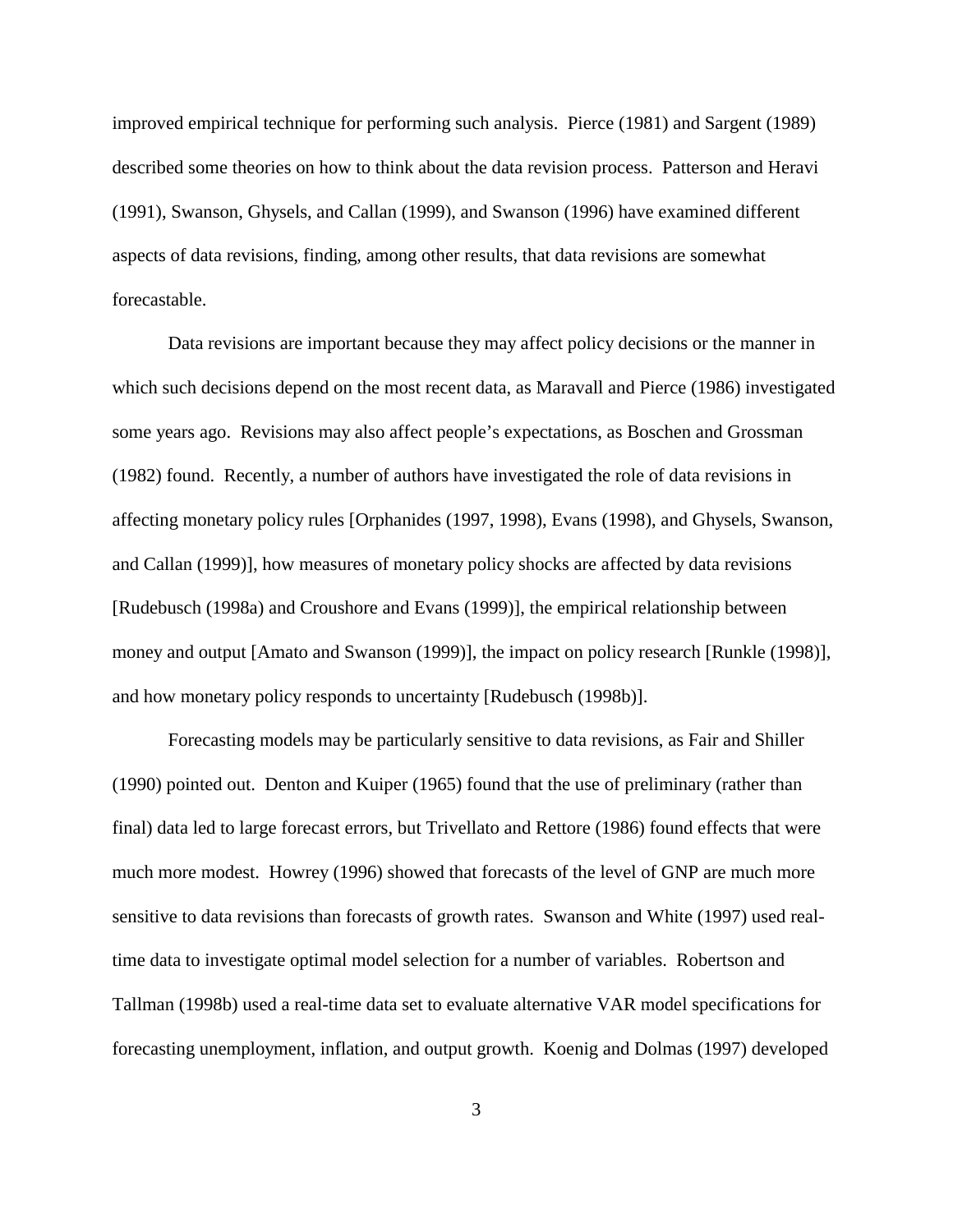a method for forecasting real output growth using monthly data based on real-time analysis. A further development of that idea in a paper by Koenig, Dolmas, and Piger (1999) examined the question of what sets of real-time data forecasters should use: the fully revised series available at each date, or some unrevised series of initial releases, again in the context of forecasting real output growth.

Our real-time data set promises to facilitate all the types of empirical research discussed above, by making available a single source that's well documented and thoroughly investigated, containing real-time data for a large number of macroeconomic variables.

#### **III. THE DATA SET**

In concept, developing a real-time data set is simple—just enter old data into spreadsheets. But in reality, producing our real-time data set required a substantial amount of effort, including digging through old source data and figuring out what data were available at what time, a procedure that wasn't trivial, considering the lack of documentation for much of the data. As a result, the data-collection phase of this project has been going on for the past eight years.

Our real-time data set now includes data as they existed in the middle of each quarter (on the 15th day of the month, to be precise), from November 1965 to the present.<sup>3</sup> For each vintage date, the observations are identical to those one would have seen in published sources at that

<sup>&</sup>lt;sup>3</sup> Why the middle of each quarter? Because one of the original motivations for this project came from research on the forecast efficiency of the Survey of Professional Forecasters [see Keane and Runkle (1990) and Croushore (1993)], whose forecasters make their forecasts in the middle of each quarter.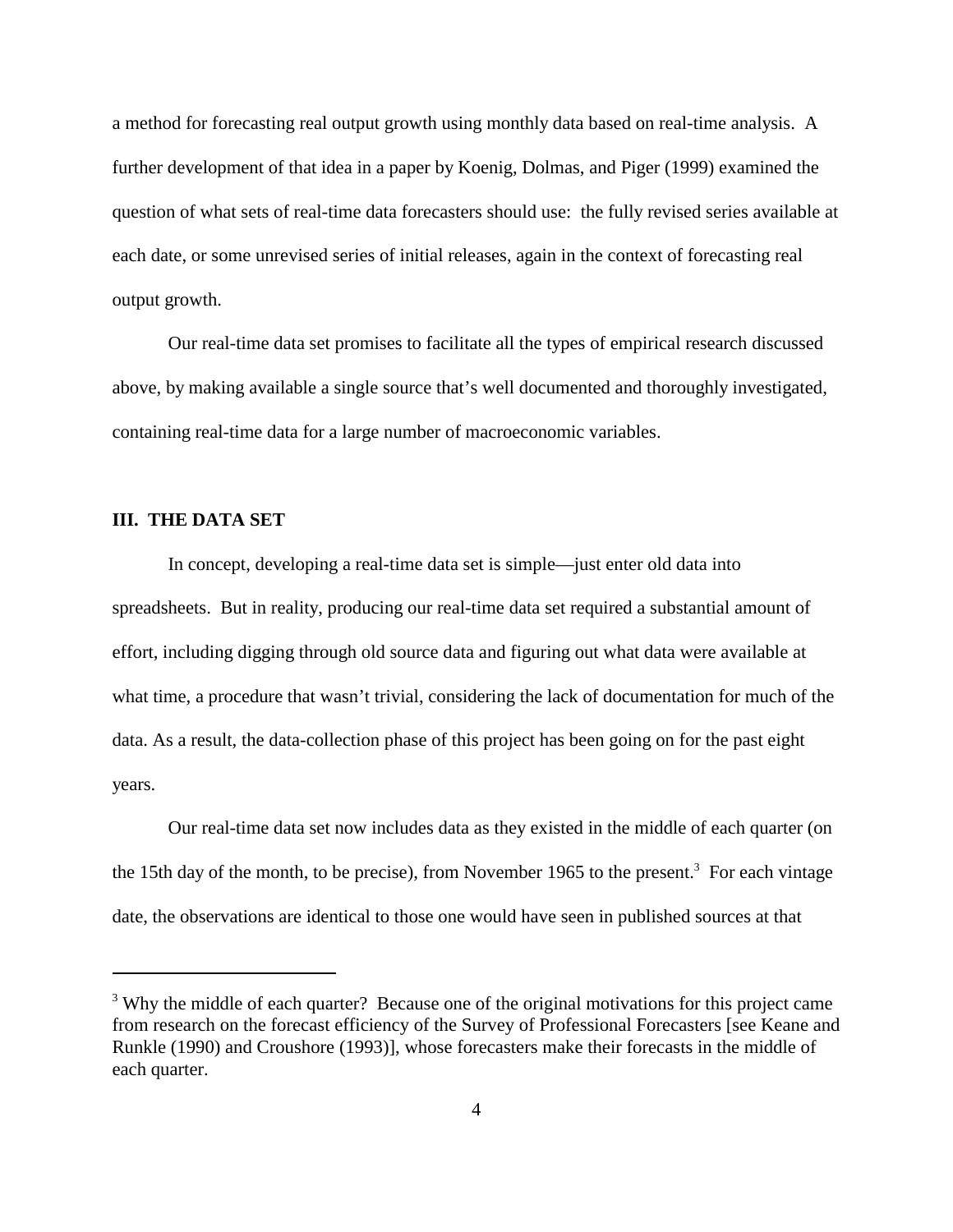time. For example, if you want to know what the data looked like on August 15, 1968, just pull down the data set from our web site and look at the vintage for August 1968, and you will find the relevant data—a time series for each variable from the first quarter of 1947 to the second quarter of 1968.<sup>4</sup> See [Table III.1 f](#page-19-0)or a list of the variables included in the data set and the Internet address where the data can be found.

A few notes about some of the variables are worth mentioning here, though more complete details can be found in the documentation files on our web page.<sup>5</sup> First, even though the interest-rate variables are never revised, they're included for completeness. The other variables are revised to some degree over time, though some, like the CPI, are revised only through changes in seasonal adjustment factors or changes in the base year. Note that the data set includes the chain-weighted GDP price index in vintages beginning with February 1996 but doesn't include a price-level measure before that. However, for vintages prior to February 1996, a price level can be constructed by taking the ratio of nominal GNP/GDP to real GNP/GDP. The data set is mostly complete, but some data are missing for the money stock, monetary base, and reserves variables; we're in the process of adding some of the missing data from obscure sources.

Though the project of collecting these data seems simple, it turned out that finding old data was not easy. Further, since the critical element for economic research is the timing of the data (was it released during the second week of February or the third?), we were very careful to

<sup>&</sup>lt;sup>4</sup> More precisely, there are two data sets at each date, one containing quarterly variables, such as real GDP, and another containing monthly variables, such as the unemployment rate.

<sup>&</sup>lt;sup>5</sup> From links on the web page, you can download the data, read documentation about the data, and find out when new data will become available. We plan to add new vintages shortly after the 15th day of the middle month of each quarter.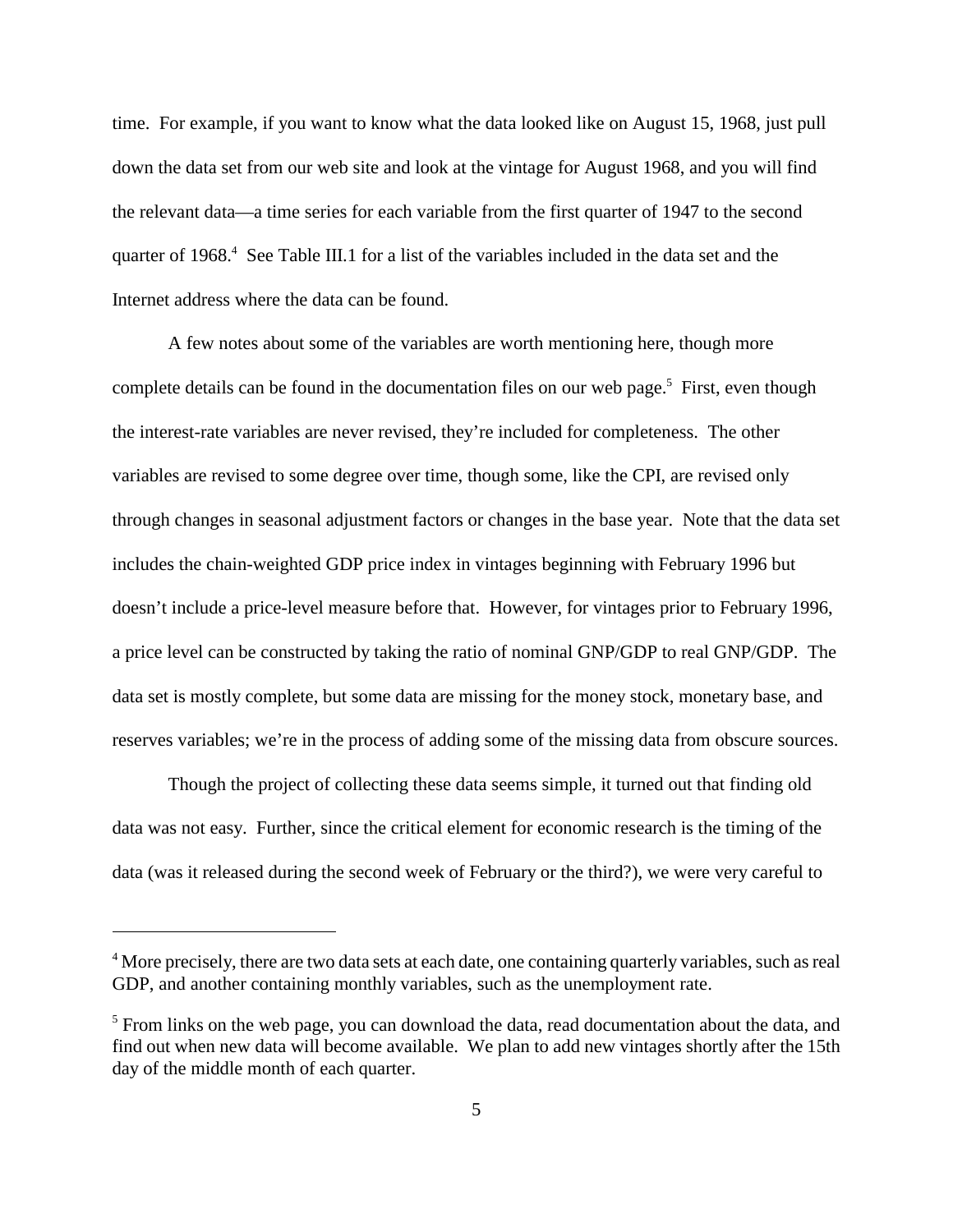include in each vintage only the observations we knew were available at the time. In many cases data were revised, but the publications that detailed the revisions did not always say when the revisions were made available. So it took a substantial amount of effort to figure out exactly what observations should have been, or should not have been, included in each vintage. A comprehensive set of notes about the data set is available on our web site to help researchers understand our conventions for including or excluding particular observations. Also, some of the data have been collected in real time since this project began in 1991, though the scope of the project has expanded since that time.

After entering all the data into a set of database worksheets, we ran a number of editing checks to try to ensure the quality of the data.<sup>6</sup> In some cases this was easy. For example, we tested a large sample of vintages to make sure that the sum of the components of real output added up to total real output. In other cases, where there was no adding-up constraint, we plotted growth rates of the variables to ensure that they looked sensible. This helped tremendously in finding typographical errors in the data set.

#### **IV. DATA REVISIONS**

We know that the economic data are revised, but are such revisions large enough to worry about? For example, when one compares forecasts from a new model estimated on today's data with forecasts from a model estimated on old data, how different are the data sets and the

<sup>&</sup>lt;sup>6</sup> Most of the data entry was done over the last six years by a small army of undergraduate students working as interns. From Princeton University: Michael Hodge, Ron Patrick, Adam Stark, Jason Harvey, Jake Erhard, Keith Wilbur, and Andrew Stern. From the University of Pennsylvania: Peter High, Lisa Forman, and Bill Wong. However, from 1997 to 1998 the lion's share of the work was done by Bill Wong, who hammered the data set into shape under the supervision of one of the authors, Tom Stark. Our thanks to all these wonderful students who produced a high-quality product! Research assistants at the Philadelphia Fed continue to collect new data.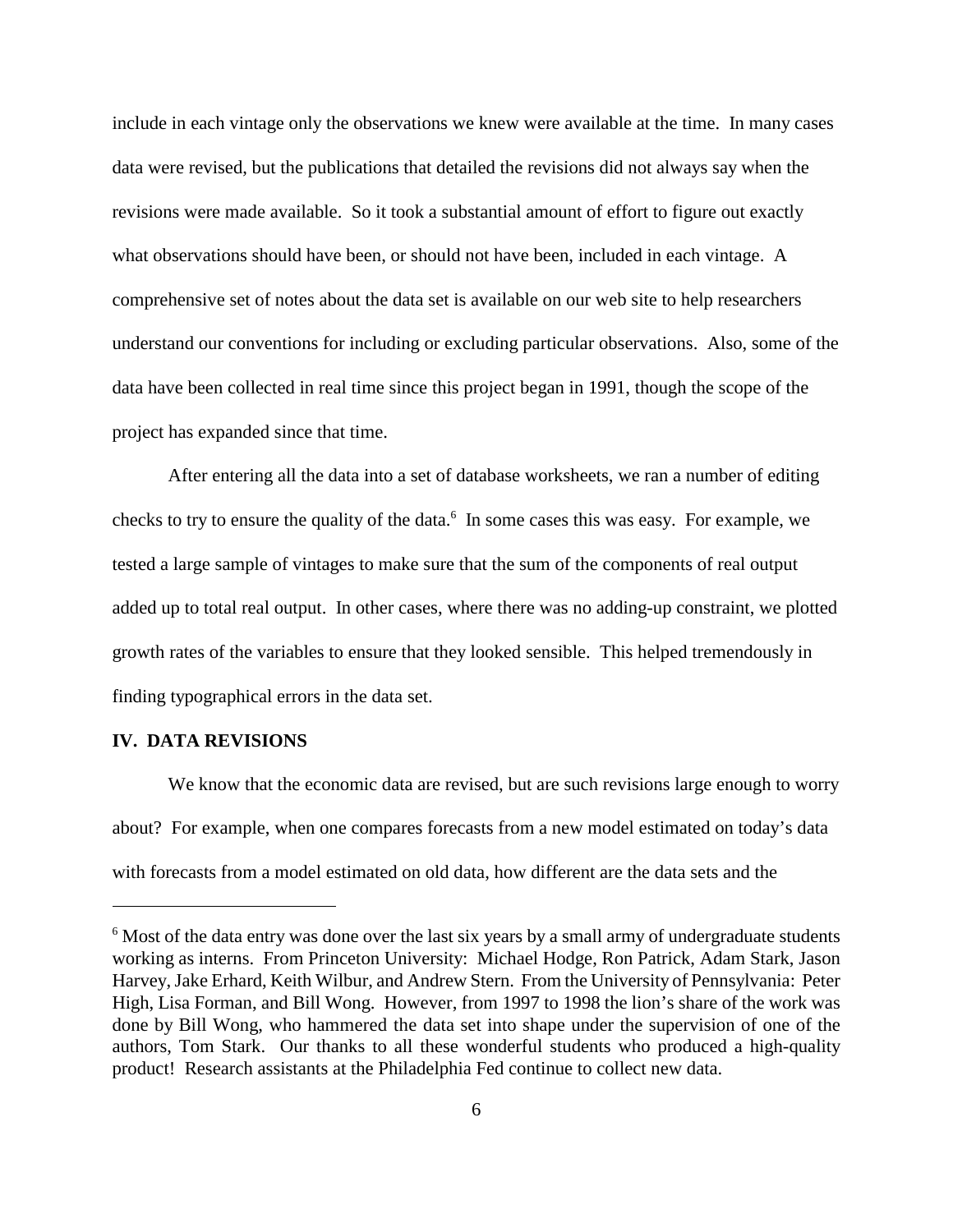resulting forecasts? To investigate this question, we'll look at a few selected variables: real output, business fixed investment, and consumption spending on durable goods.7

First, to see how much the data vintage matters for fairly long horizons, we'll examine revisions to five-year average growth rates.<sup>8</sup> We look at the annual average growth rate over five-year periods in [Table IV.1 f](#page-20-0)or data from vintages (hereafter called "benchmark vintages") dated November 1975, November 1980, November 1985, November 1991, November 1995, and August 1999. These vintages were chosen because they were the last vintages prior to a comprehensive revision of the national income and product accounts.

When the government made comprehensive revisions to the national income and product account (NIPA) data following our benchmark vintage dates, they often made significant changes, including modifying the definitions of variables and incorporating new source data.<sup>9</sup> The base year was changed for real variables in January 1976 (from 1958 to 1972), in December 1985 (from 1972 to 1982), in late November 1991 (from 1982 to 1987), and in January 1996 (from 1987 to 1992). As a result, some of the differences across the benchmark vintages we look at (1975 to 1980, 1985 to 1991, 1991 to 1995, and 1995 to 1999) incorporate base-year changes, which affect real variables. Most importantly, since the base-year changes in 1976, 1985, and 1991 used the old fixed-weighted index methodology, the change of base year alters the timing of substitution bias; this bias is large for dates further away from the base year.

<sup>&</sup>lt;sup>7</sup> See Croushore and Stark (1999b) for a similar analysis of the revisions to nominal output, real consumption spending, and the price level.

 $8$  Patterson and Heravi (1991) examine cointegration between successive benchmark revisions in data from the U.K., finding that cointegration sometimes exists.

 $9^9$  The construction of the NIPA data are explained in Ritter (2000).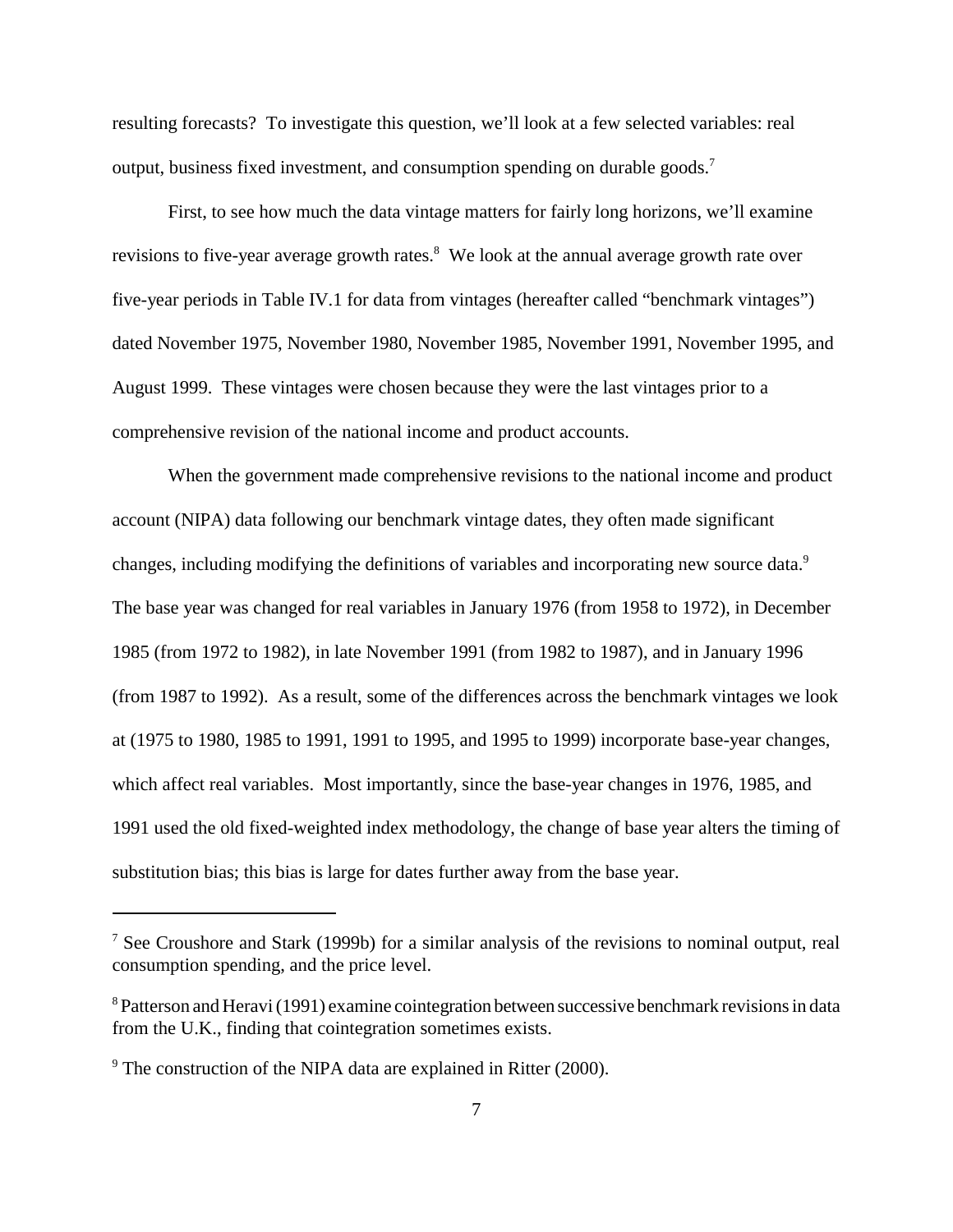There is a potentially significant change in one of our variables across the benchmark vintages. The real output variable is GNP in vintages before February 1992 but GDP in vintages from February 1992 on. Our data set is consistent with the "headline" variable (that is, the variable that is listed in Tables 1.1 and 1.2 in the *Survey of Current Business* and is the focus of the discussion about aggregate economic activity), but users need to be aware of this change, since the differences between GNP and GDP are not random; they are persistent in sign. So some of the differences across vintages in real output arise because of this definitional change.<sup>10</sup>

A major change in the methodology of the national income accounts arose in 1996, when the government switched from fixed-weighted indexes to chain-weighted indexes, to eliminate substitution bias. Under the fixed-weight methodology, such a change in the base year led to significant changes in the growth rates of real variables, often with large changes for years in the distant past. Under chain weighting, however, a change of base year has no impact on the growth rates of real variables.

As we look across the columns of Table IV.1, we can see how the five-year annual average growth rate has changed across benchmark vintages. For real output, the vintage makes a difference, especially when the base year is changed. Especially large changes show up in moving from the 1985 to the 1991 benchmark vintage (reflecting the base-year shift of December 1985) and moving from the 1995 to the 1999 benchmark vintage (reflecting the move to chain weighting in 1996). But those differences in real output growth are tiny compared with what we see for various components of output. The growth rates for business fixed investment have

 $10$  We could create a data set with all GNP data, but GNP data are no longer released at the same time as the headline number (GDP); so the timing in all the data sets would change.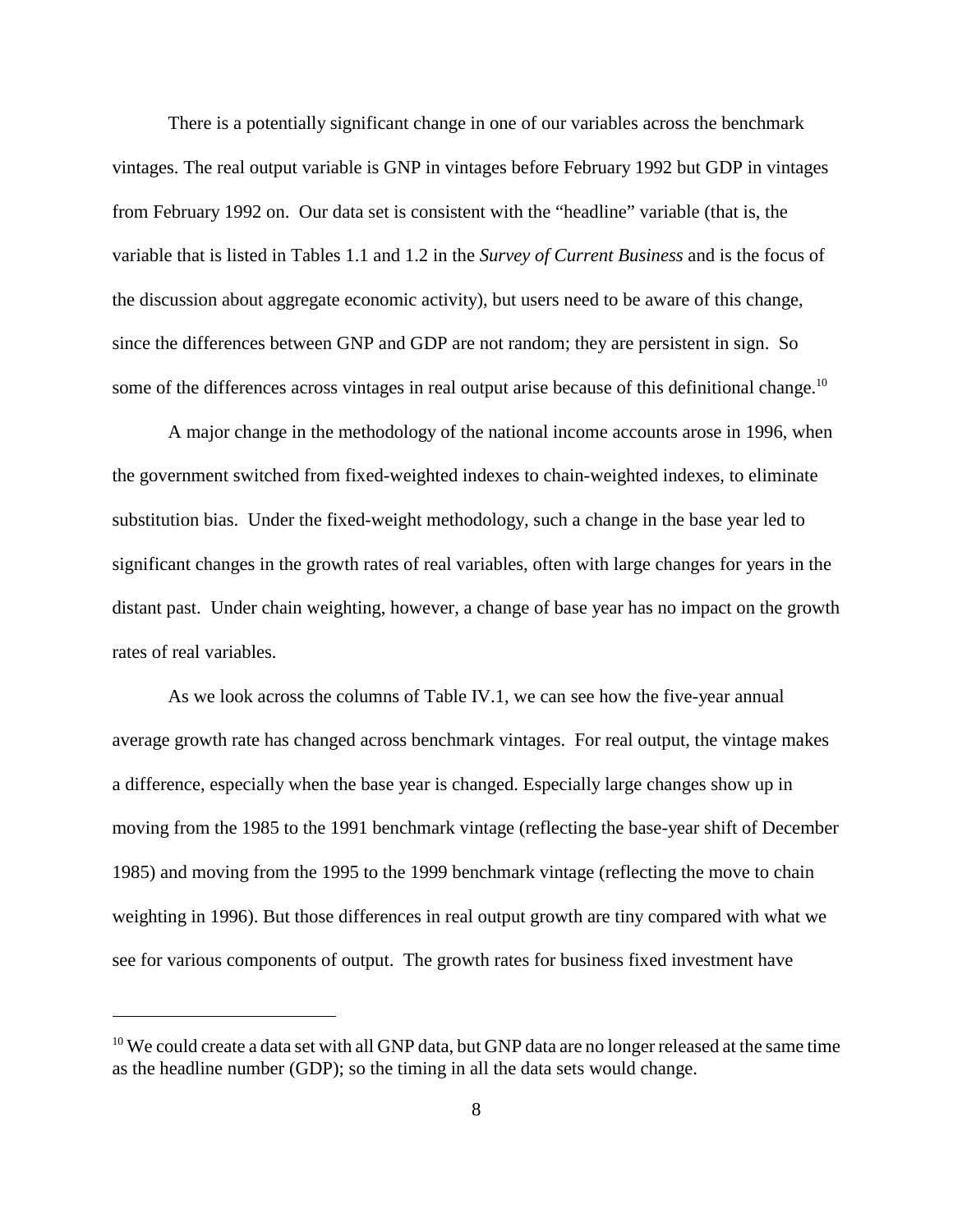changed dramatically across vintages. For example, business investment grew 3.9 percent per year in the first half of the 1950s, according to the 1975 benchmark vintage, but grew 5.0 percent per year according to the 1980 vintage. Even more dramatic was the slowdown in the measured growth rate in the first half of the 1990s, from 5.7 percent in the 1995 vintage to just 2.7 percent in the 1999 vintage (thanks, in large part, to the switch to chain weighting and the impact that had on investment in producers' durable equipment, especially for computers). Consumer spending on durables is also quite volatile as measured across the benchmark vintages, especially in the second half of the 1950s and again in the second half of the 1960s.

One way to examine how revisions affect the data is to plot differences in the data across vintages for the same date. Figures IV.1 to IV.3 show plots of the differences between the log levels of the variables, with the mean difference (over the common time period) subtracted, because it reflects mainly base-year changes. Let  $X(t,s)$  represent the level of a variable for time t in vintage s. We plot, for each date t that is common to vintages a and b, the value of  $Z_t = \log$  $[X(t,a)/X(t,b)]$  - m = log  $[X(t,a)]$  - log  $[X(t,b)]$  - m, where m is the mean of log[ $X(\tau,a)/X(\tau,b)$ ] over the largest sample of  $\tau$  contained in both vintages, and where b is a later vintage than a.<sup>11</sup>

In the figures, the first column of plots compares the first benchmark vintage  $(a = 1975)$ to each later benchmark vintage. So, the upper left plot is the second benchmark vintage ( $b =$ 1980) compared to the first; the plot below compares the third benchmark vintage ( $b = 1985$ ) to the first; and so on. The second column does the same for the second benchmark vintage ( $a =$ 1980), and so on, and the final column, which has just one entry, compares the fifth benchmark

 $11$  Since we've removed the mean, we won't capture any mean shifts in variables, but those are illustrated in Table IV.1.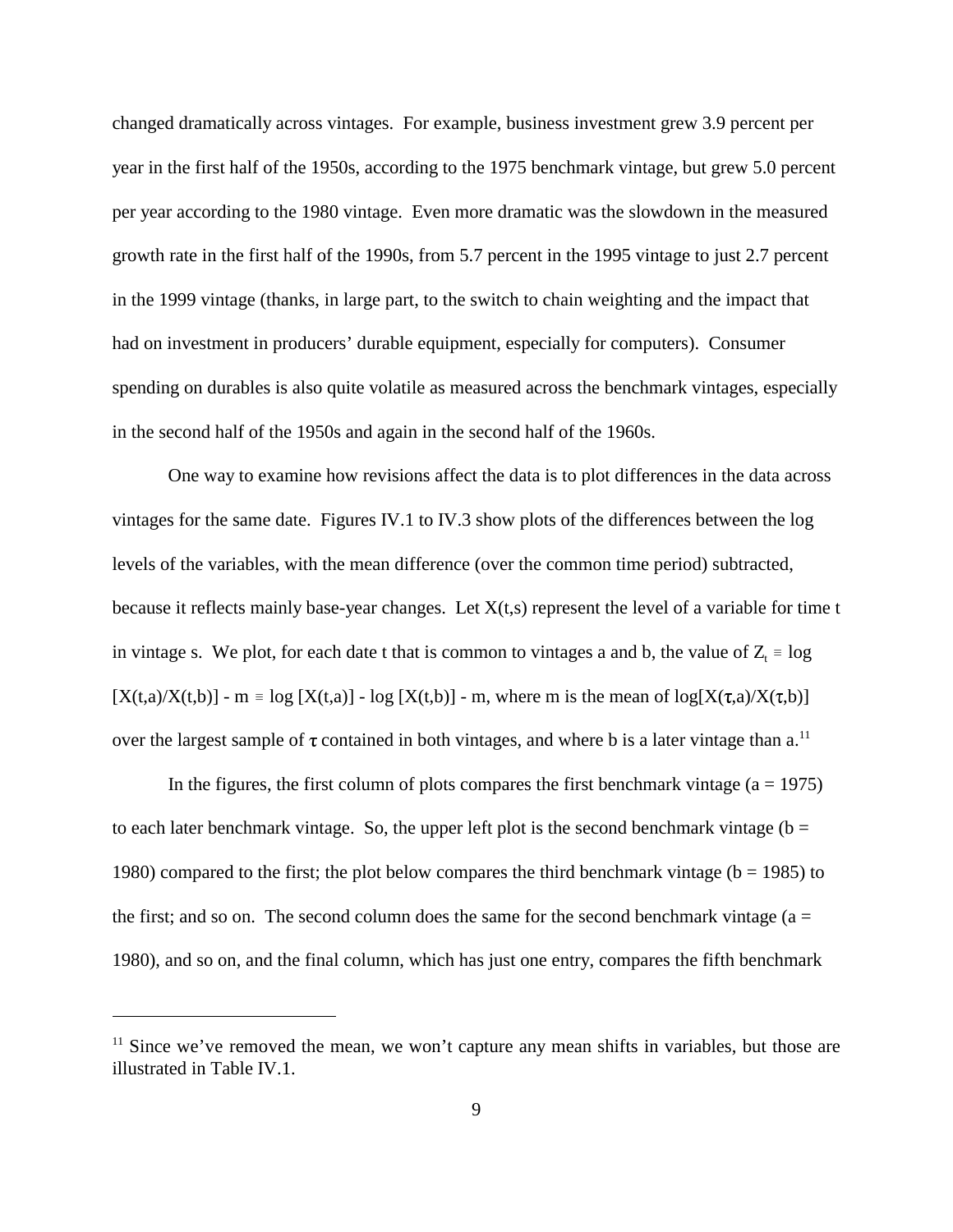vintage (a = 1995) to the sixth (b = 1999). The notation on each plot follows the convention Lz#, where L means the logarithm of the variable, z represents the variable  $(z=Y$  for real output,  $z=IB$ for business fixed investment, and  $z=CD$  for consumption of durables), and where # represents the benchmark vintage, with  $#=1$  for the November 1975 vintage,  $#=2$  for November 1980,  $#=3$ for November 1985, #=4 for November 1991, #=5 for November 1995, and #=6 for August 1999.

If you look at plots on the main diagonal of the figures, you're comparing adjacent benchmark vintages. The plots below the main diagonal show comparisons across two or more benchmark vintages. Each plot shows dates along the horizontal axis from 1947Q1 to 1998Q3. The last data point plotted is 1975Q3 in column 1, 1980Q3 in column 2, 1985Q3 in column 3, 1991Q3 in column 4, and 1995Q3 in column 5. The vertical axis in each plot is listed at the top of each figure; these are demeaned log differences.

Three major features of the plots are apparent: (1) trends; (2) spikes; and (3) other deviations from a linear trend. First, the dominant feature of the plots is the presence of trends. A downward tilt means later data points were revised upward relative to earlier data, reflecting faster trend growth; similarly, an upward tilt means that later data points were revised downward relative to earlier data. Second, a spike in a plot means that data for a particular date or series of dates were revised significantly in one direction relative to other dates in the sample. The third source of difference in the plots is the presence of long-lived deviations from a linear trend (or, when no trend is evident, from zero), suggesting that there are low frequency differences between vintages. Taken together, the plots point to cross-vintage differences at many frequencies.<sup>12</sup>

 $12$  See Croushore and Stark (1999b) for some spectral analysis of the revisions.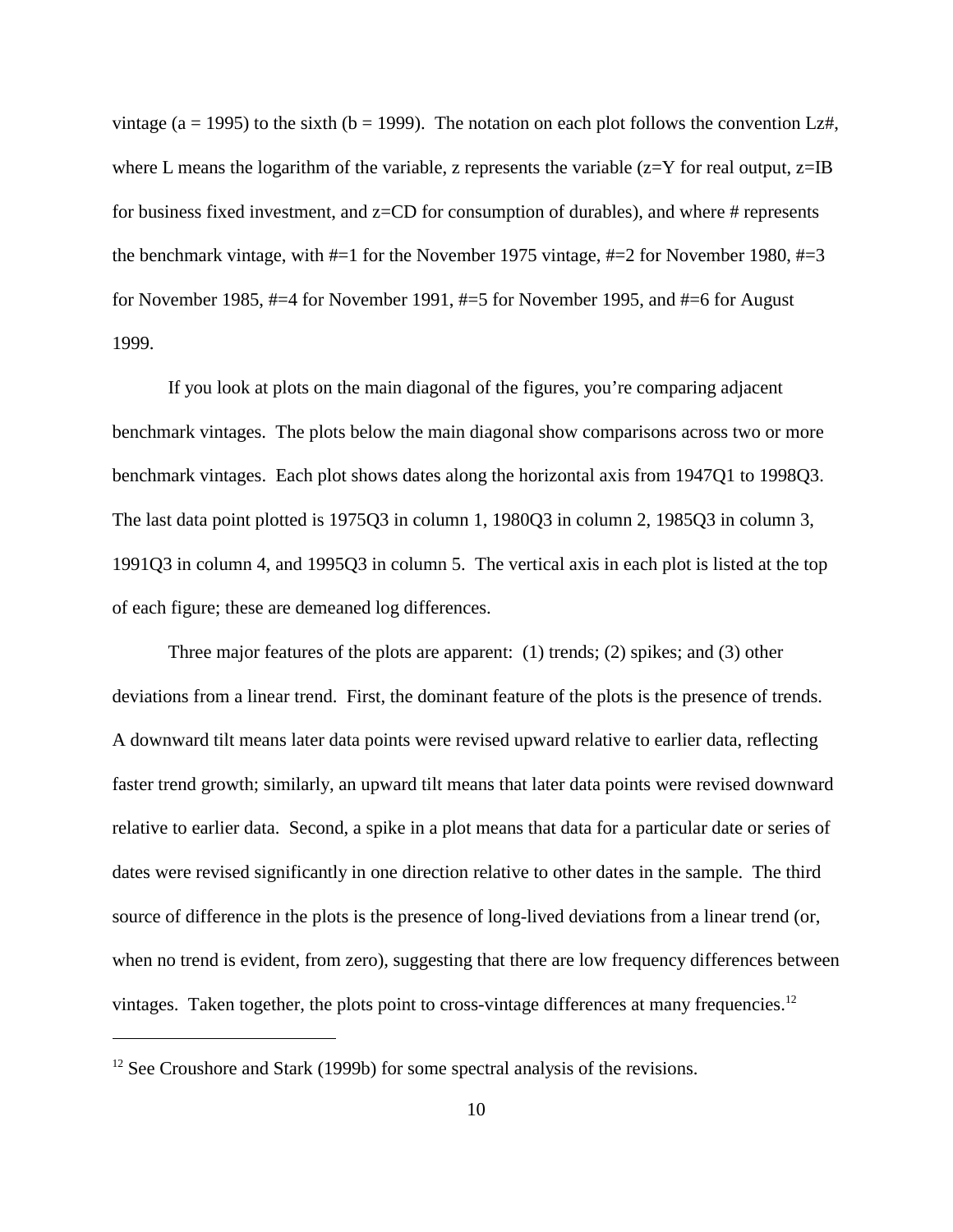In Figure IV.1, the effects of substitution bias on real output growth rates are apparent by looking at the tilt in the plots. For example, in moving from benchmark vintage 3 to benchmark vintage 4, the log ratio series tilts upward, because the fixed-weight method with a change in base year from 1972 to 1982 greatly changes the relative pricing relationships between energy and other goods. Thus, the plot is tilted, as even data from long before were affected significantly. But moving from vintage 5 to vintage 6 reverses that effect, thanks to chain weighting. Notice also that the movement from GNP to GDP (from vintage 4 to vintage 5) didn't cause much effect.

In Figure IV.2, showing business fixed investment, the most striking result is the steepness of the plots in the bottom row. This represents a change in methodology when chainweighting was introduced in 1996. As a result, changes to investment spending estimates were particularly pronounced, because of large changes in the price indexes for investment in technology (especially computers), and hence in the real value of investment.13 In addition, the changes in the measurement of investment spending when benchmark revisions occur (columns 1, 3, 4, and 5) are remarkable, especially because they are nonlinear. They come from a variety of sources, including new data from censuses, changes in estimated prices, and changes in procedures for calculating values. This suggests that, in analyzing forecasts, one should be very careful about what vintage of the data one uses as "actual," since redefinitions, changes in methodology, and changes in relative prices seem to have dramatic effects on both the levels and the growth rates of business fixed investment.

<sup>&</sup>lt;sup>13</sup> For more on these issues, see Landefeld and Parker (1995, 1997).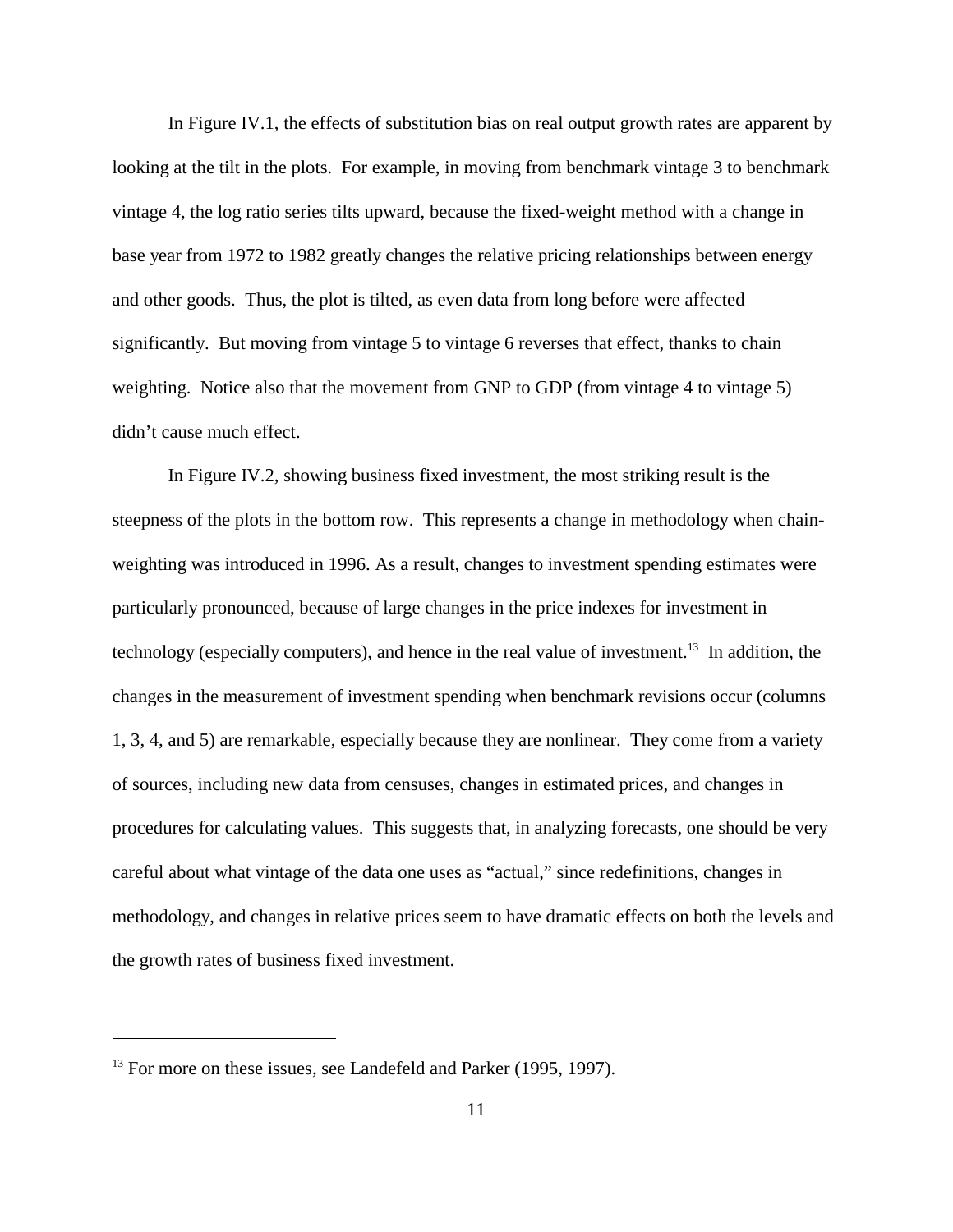Figure IV.3 shows that real consumption on durables is strongly affected by some revisions, but less so by others. As is the case with some of the other plots, chain weighting leads to the opposite tilt direction of fixed weighting, because of distortions of relative prices under fixed weighting. In the first column, the decline in durables from the benchmark revision came about from the reclassification of some items from consumption to residential investment, plus reclassification of a portion of autos from consumption to business investment (depending on personal versus business ownership). In the fourth column, the declines in the growth rates of durables arise because of changed depreciation assumptions, new source data, and quality adjustments. And in the last column, it's mostly the change to chain weighting that affects the pattern of revisions. Chain weighting reverses some of the earlier effects of fixed weighting, so the lower left-hand plot is basically flat, though other plots have a substantial tilt to them.

Having documented that data revisions are potentially large for a variety of variables, we now pose the question: do such revisions matter for forecasting?

#### **V. AN EMPIRICAL FORECASTING EXAMPLE**

To illustrate how the data vintage matters in forecasting, we run some simple empirical exercises. We estimate and forecast real output growth with an ARIMA model and compare the forecasts generated from models estimated on latest-available data (from our August 1999 vintage) to those generated from models estimated on our real-time data.<sup>14</sup> We proceed in the

<sup>&</sup>lt;sup>14</sup> See Croushore and Stark (1999a) for similar results with additional forecasting models, including a univariate Bayesian model, and with the multivariate quarterly Bayesian vector error-correction (QBVEC) model of Stark (1998). Similar results to those discussed in this paper obtain, though Bayesian methods seem to reduce the impact of data revision on forecasts.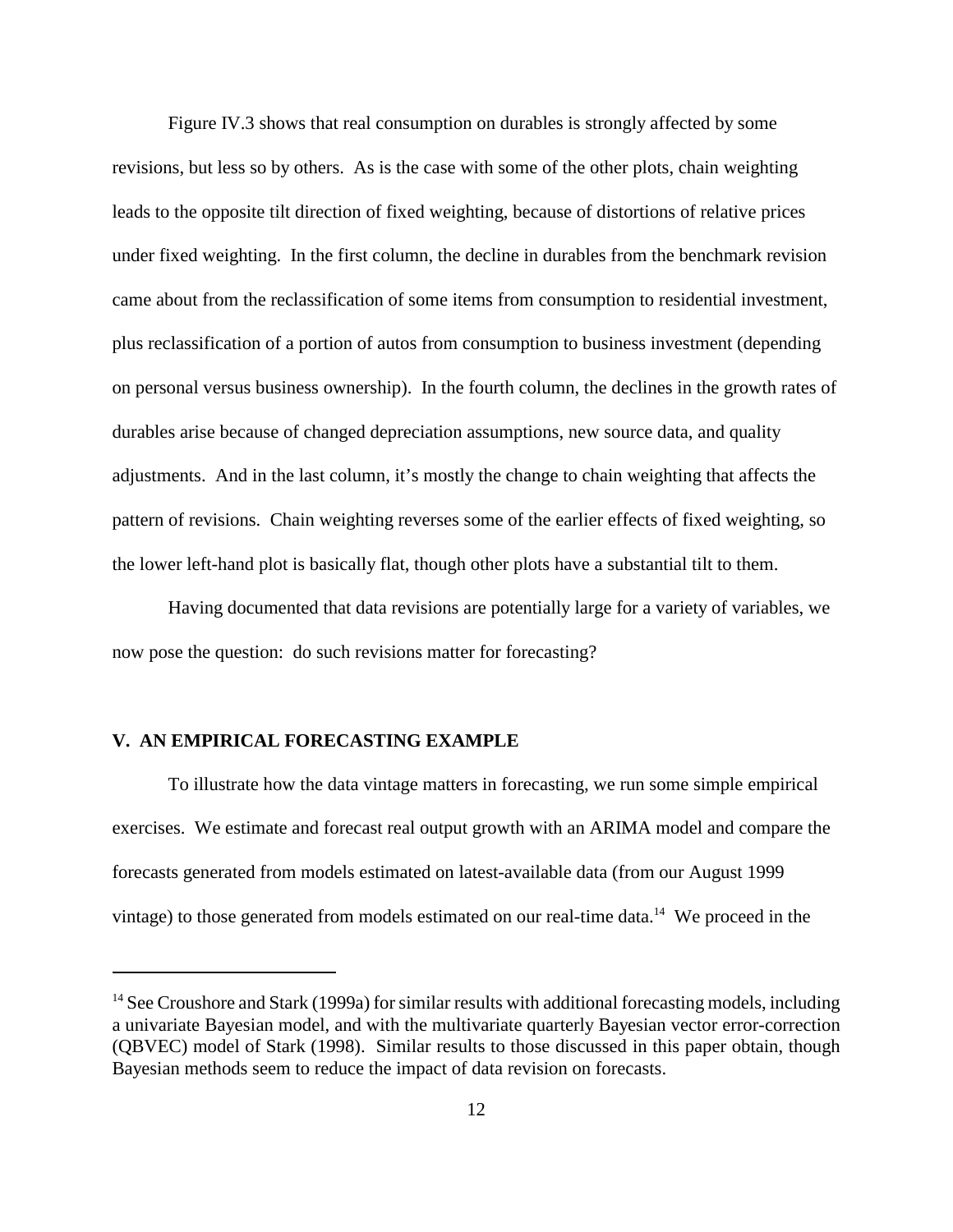following manner: (1) estimate a model for real output growth using data for the second quarter of 1948 through the third quarter of 1965 that was known in November 1965; (2) forecast quarter-over-quarter real output growth for the fourth quarter of 1965 and the following three quarters to the third quarter of 1966, then form a four-quarter average growth-rate forecast over that time span; (3) repeat parts (1) and (2) in a rolling procedure, going forward one quarter each step, adding one more observation to the sample used for estimation; and (4) calculate the forecast errors for the four-quarter-average forecasts.15 We follow this procedure once using the real-time data set (for which data revisions are possible as we roll forward each quarter using the next vintage associated with that quarter), and a second time using only the latest vintage available when this analysis was undertaken (vintage August 1999, which contains no data revisions as we roll forward each quarter).

Using an AR(4) model on the first-difference of log real output, we find that the two forecasts look somewhat different over time but not dramatically so (top panel of Figure V.1). Forecast errors appear similar (middle panel) but can be quite different at certain times (bottom panel), such as in 1976. A scatter plot shows a positive relationship between the two sets of forecasts, but there are differences between the forecasts (Figure V.2). Evidently, the vintage of the data matters even for such simple forecasts as these  $AR(4)$  forecasts. However, taking the August 1999 vintage as representing the actual value for the data, the root-mean-squared-forecast error (RMSE) is not very different when forecasts are based on real-time data (2.38) as opposed to final revised data from the August 1999 vintage (2.40). That's actually quite surprising

 $15$  This procedure could also be carried out to examine forecasts one quarter ahead, two quarters ahead, three quarters ahead, or four quarters ahead, rather than the average of the four quarterly forecasts, with similar results.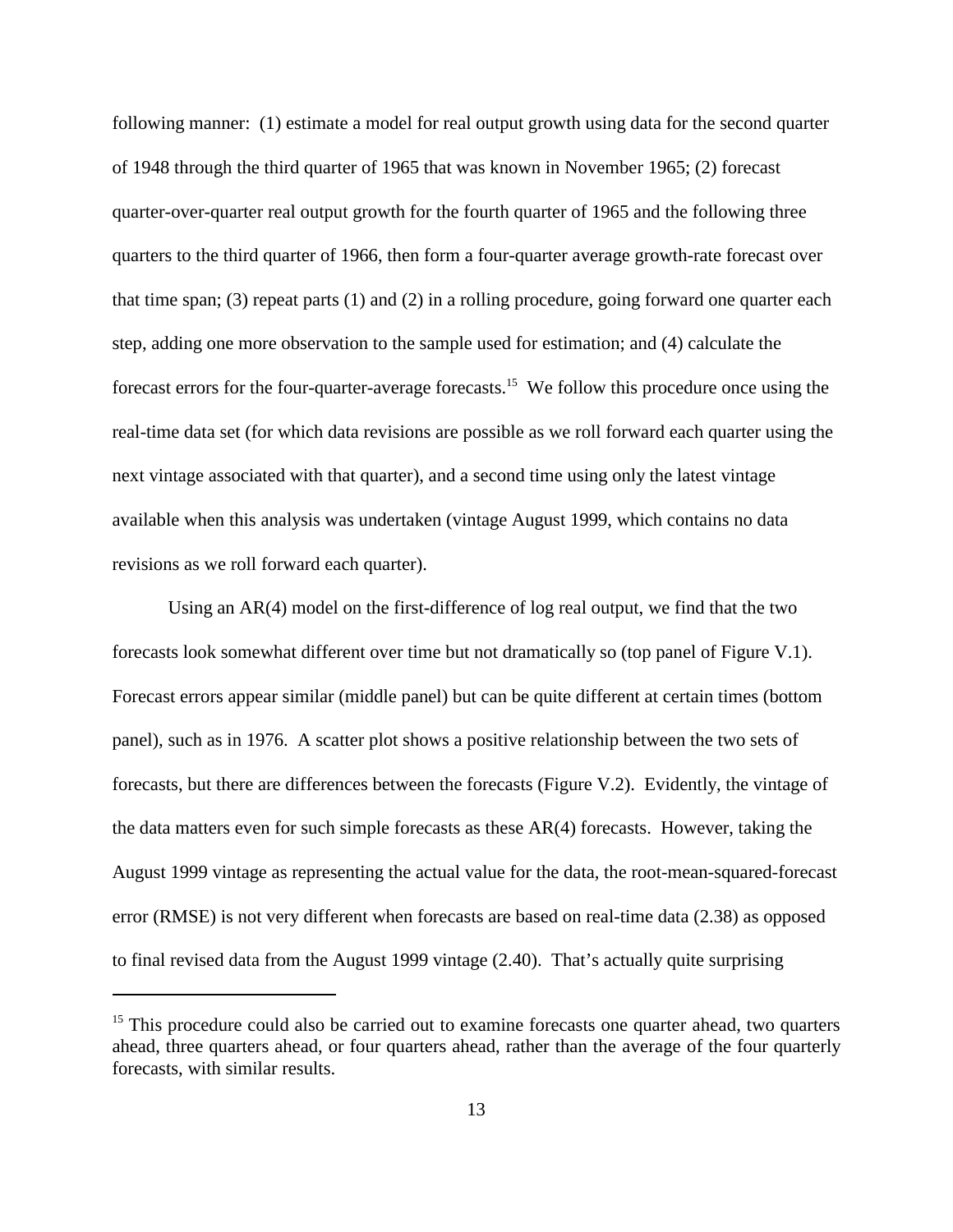because it says that having today's vintage gives no better forecast performance than having available just real-time data, when the goal is to forecast the data as they appear today; or it may simply mean that forecasting a variable such as real output growth using time-series methods isn't a very productive enterprise in the sense that the forecast errors associated with the AR(4) model are large relative to the revisions of the data.

An additional benefit of the real-time data set is that it can be used by a researcher to choose a different set of values to use as "actuals" in calculating forecast errors. In the results we've discussed so far, the latest vintage (August 1999) was used to represent the actuals, but alternative choices are sensible as well. One could argue that a forecaster shouldn't need to forecast changes in NIPA methodology, and thus that data from not long after the forecast was made should be used as actuals. Alternatively, one could argue that forecasters should be expected to forecast variables reasonably well until a comprehensive NIPA revision is made. We can easily use the real-time data set to calculate the forecast errors defined on these alternative actuals.

If we use as actuals the real-time values of real output growth one year after the end of the forecast period, we get an RMSE of 2.67 forecasting with real-time data as opposed to 2.70 forecasting with final revised data. If we use as actuals the data from the benchmark vintage just before the next comprehensive revision, we find an RMSE of 2.80 forecasting with real-time data as opposed to 2.85 forecasting with final revised data.<sup>16</sup> Somewhat larger differences (around

 $16$  None of these differences in root mean square errors are large enough to be statistically significant, based on tests for comparing forecast accuracy, like those of Diebold and Mariano (1995).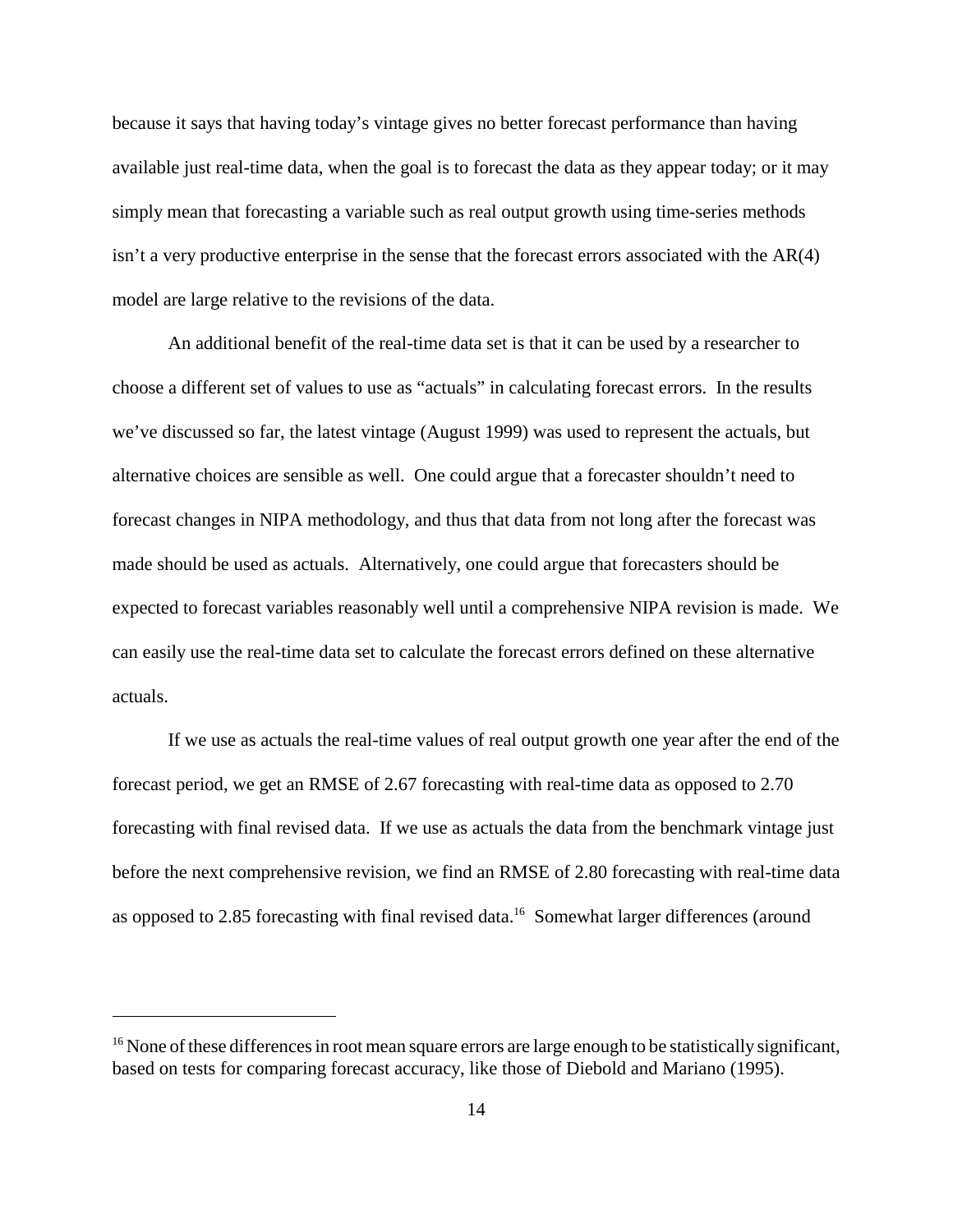0.2) between the forecasts using the alternative data sets occur if we compute the RMSEs over nonoverlapping five-year intervals, rather than over the entire period.

This exercise illustrates the idea that forecasts for selected sample periods may be substantially affected by data vintage, as Figures V.1 and V.2 show. We've done other experiments (not reported here) that show similar results with other forecasting models [see Croushore and Stark (1999a)].

#### **VI. CONCLUSIONS**

This paper describes our real-time data set for macroeconomists, explains how the data were assembled, and shows the extent to which some data revisions are potentially large enough to matter for forecasting. Forecasts based on real-time data are certainly correlated positively with forecasts based on final data, but data revisions to real output may cause forecasts based on current-vintage data to be considerably different from forecasts based on real-time data over selected sample periods. To be fair, the results of our empirical exercise suggest that when evaluated over long periods, forecast-error statistics are not sensitive to the distinction between real-time and latest-available data, even though forecasts for isolated periods can diverge. We suspect, however, that this result may not generalize to other classes of models, and in particular, depends crucially on the persistence of the process of revisions, the persistence of the process describing the variable being modeled, and on the type of model. At a minimum, we believe further research is warranted and that our empirical findings sound a cautionary note for studies claiming that some new, improved forecasting method is superior to other methods, if the study presents only evidence based on current-vintage data rather than real-time data.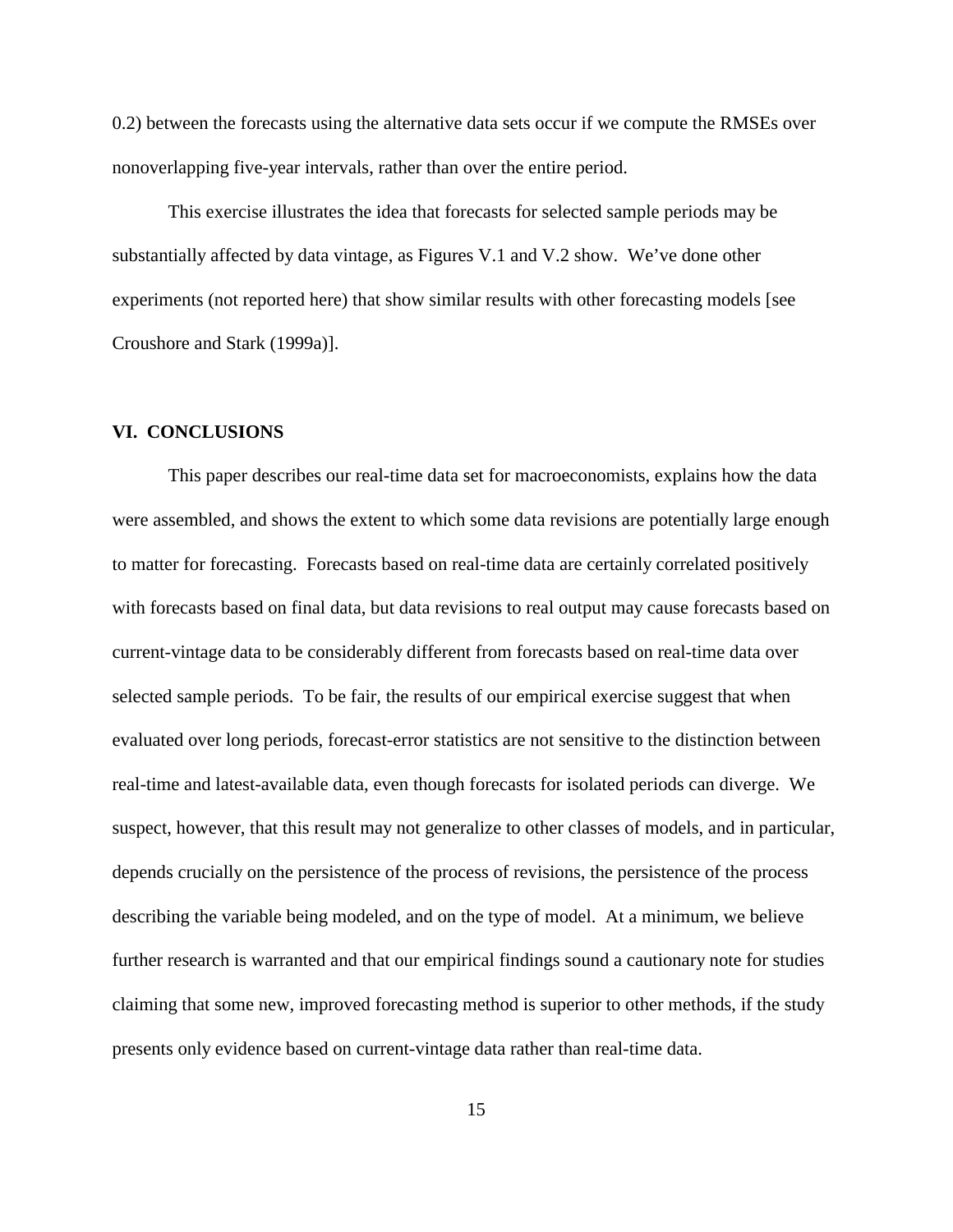Our hope is that the real-time data set presented in this paper and available on our web site will serve as a standard for forecasters and others engaged in research that may be affected by data revisions.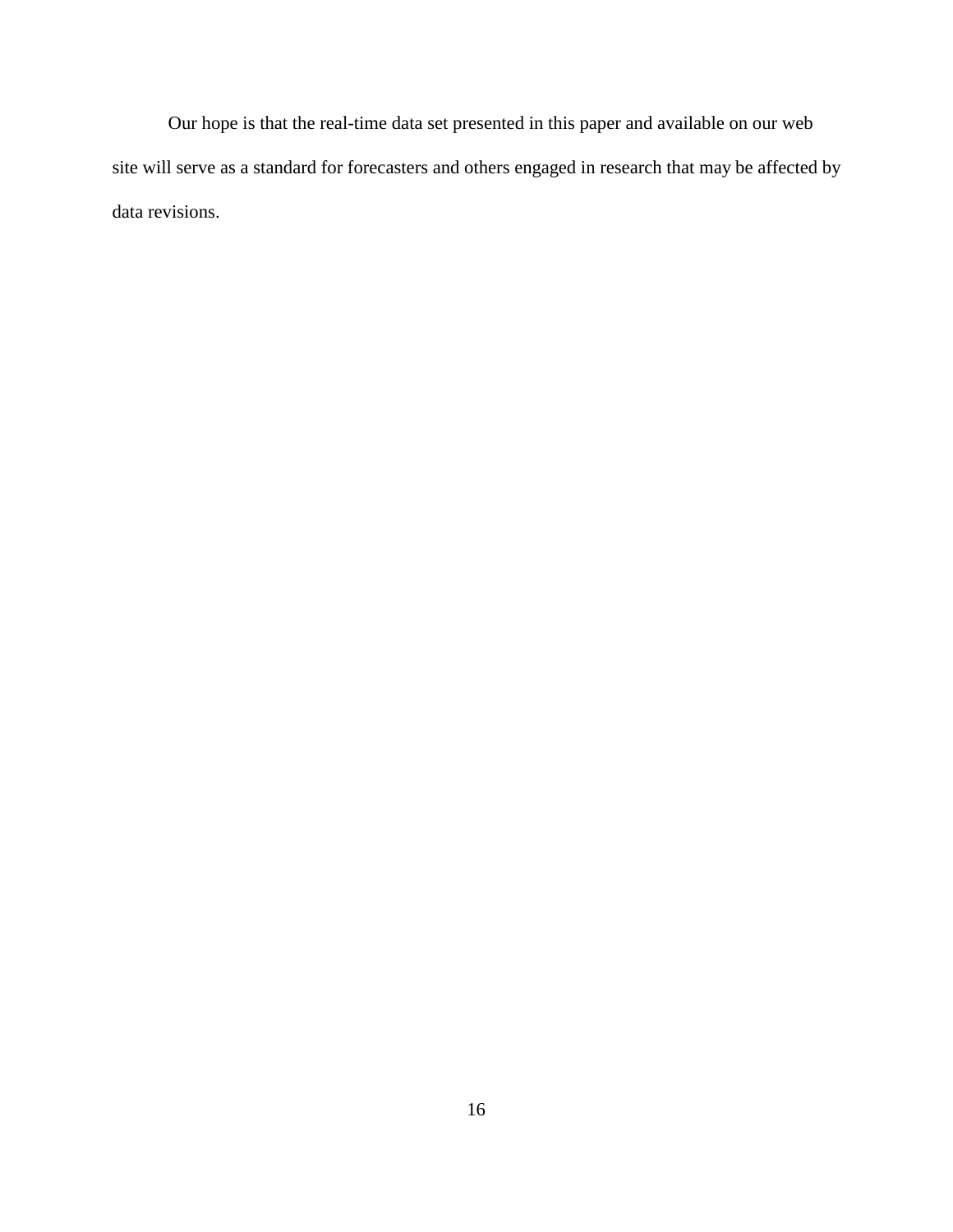#### <span id="page-19-0"></span>**TABLE III.1 BASIC INFORMATION ABOUT THE REAL-TIME DATA SET**

**Web site:** http://www.phil.frb.org/econ/forecast/reaindex.html

#### **Variables Included in the Data Set**

Quarterly observations: Nominal GNP (vintages before 1992) or GDP (vintages in 1992 and after) Real GNP (vintages before 1992) or GDP (vintages in 1992 and after) and components: Consumption and its components: Durables Nondurables Services Components of Investment: Business Fixed Investment Residential Investment Change in Business Inventories (Change in Private Inventories after vintage August 1999) Government Purchases (Government Consumption and Gross Investment, vintages in 1996 and after) Exports Imports Chain-Weighted GDP Price Index (vintages in 1996 and after) Monthly observations: (quarterly averages of these variables are also available in the quarterly data sets) Money supply measures: M1 M2 Reserve measures (data from Board of Governors): Total reserves Nonborrowed reserves Nonborrowed reserves plus extended credit Monetary base Civilian Unemployment Rate Consumer Price Index (seasonally adjusted) 3-month T-bill Rate 10-year T-bond Rate Additional Variables Planned for 2000:

Corporate Profits Import Price Index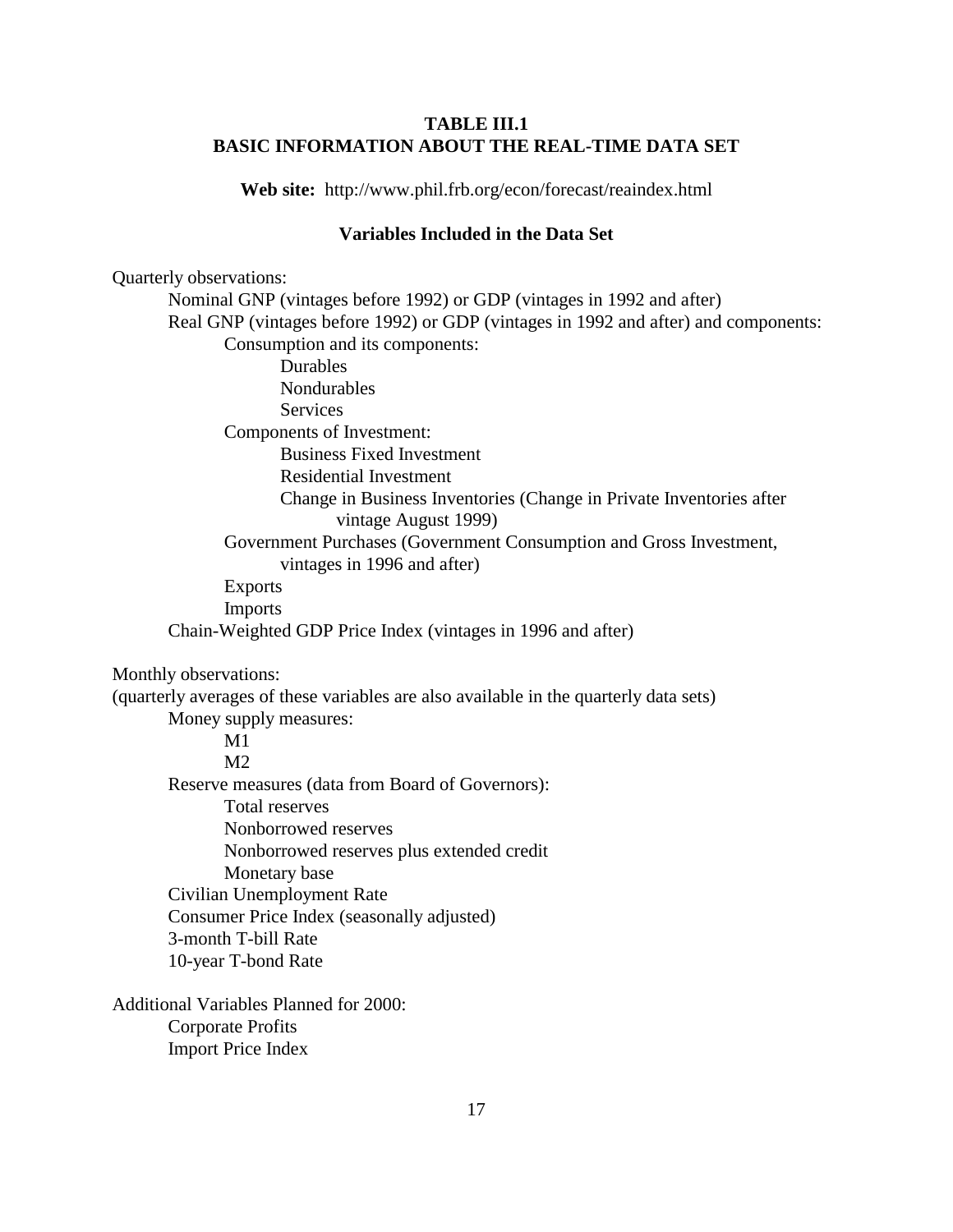### **Table IV.1 Average Growth Rates Over Five Years For Benchmark Vintages**

Annualized percentage points

<span id="page-20-0"></span>

| Vintage Year: '75 | $80^\circ$                            | 85                 | 91        | .95 | .99                                   |  |  |
|-------------------|---------------------------------------|--------------------|-----------|-----|---------------------------------------|--|--|
| Period            |                                       |                    |           |     |                                       |  |  |
|                   |                                       | <b>Real Output</b> |           |     |                                       |  |  |
| 49Q4 to 54Q4 5.2  | 5.1                                   | 5.1                | 5.5       | 5.5 | 5.3                                   |  |  |
| 54Q4 to 59Q4 2.9  | 3.0                                   | 3.0                | 2.7       | 2.7 | 3.2                                   |  |  |
| 59Q4 to 64Q4 4.1  | 4.0                                   | 4.0                | 3.9       | 4.0 | 4.2                                   |  |  |
| 64Q4 to 69Q4 4.3  | 4.0                                   | 4.1                | 4.0       | 4.0 | 4.4                                   |  |  |
| 69Q4 to 74Q4 2.1  | 2.2                                   | 2.5                | 2.1       | 2.3 | 2.6                                   |  |  |
| 74Q4 to 79Q4 NA   | 3.7                                   | 3.9                | 3.5       | 3.4 | 3.9                                   |  |  |
| 79Q4 to 84Q4 NA   | <b>NA</b>                             | $2.2^{\circ}$      | 2.0       | 1.9 | 2.2                                   |  |  |
| 84Q4 to 89Q4 NA   | NA                                    | NA                 | 3.2       | 3.0 | 3.2                                   |  |  |
| 89Q4 to 94Q4 NA   | NA                                    | <b>NA</b>          | <b>NA</b> | 2.3 | 1.9                                   |  |  |
|                   |                                       |                    |           |     |                                       |  |  |
|                   | <b>Real Business Fixed Investment</b> |                    |           |     |                                       |  |  |
| 49Q4 to 54Q4 3.9  | 5.0                                   | 5.0                | 4.9       | 4.8 | 4.7                                   |  |  |
| 54Q4 to 59Q4 2.5  | 3.1                                   | 3.2                | 2.7       | 3.0 | 3.0                                   |  |  |
| 59Q4 to 64Q4 5.9  | 5.6                                   | 5.7                | 5.3       | 5.7 | 6.2                                   |  |  |
| 64Q4 to 69Q4 6.3  | 6.2                                   | 6.4                | 6.0       | 6.0 | 7.1                                   |  |  |
| 69Q4 to 74Q4 2.0  | 1.7                                   | 1.9                | 2.5       | 2.9 | 3.6                                   |  |  |
| 74Q4 to 79Q4 NA   | 3.9                                   | 5.8                | 5.2       | 5.7 | 6.5                                   |  |  |
| 79Q4 to 84Q4 NA   | NA                                    | 4.6                | 2.4       | 2.4 | 3.5                                   |  |  |
| 84Q4 to 89Q4 NA   | <b>NA</b>                             | <b>NA</b>          | 2.7       | 1.0 | 1.1                                   |  |  |
| 89Q4 to 94Q4 NA   | <b>NA</b>                             | <b>NA</b>          | <b>NA</b> | 5.7 | 2.7                                   |  |  |
|                   |                                       |                    |           |     |                                       |  |  |
|                   |                                       |                    |           |     | Real Consumption Spending on Durables |  |  |
| 49Q4 to 54Q4 4.1  | 3.8                                   | 3.6                | 3.9       | 4.3 | 3.8                                   |  |  |
| 54Q4 to 59Q4 3.0  | 2.0                                   | 2.0                | 2.0       | 1.7 | 2.4                                   |  |  |
| 59Q4 to 64Q4 6.3  | 5.2                                   | 5.4                | 4.7       | 4.5 | $6.0\,$                               |  |  |
| 64Q4 to 69Q4 7.8  | 7.0                                   | 7.2                | 6.7       | 6.4 | 7.3                                   |  |  |
| 69Q4 to 74Q4 1.7  | 2.6                                   | 2.7                | 2.6       | 2.0 | 2.8                                   |  |  |

74Q4 to 79Q4 NA 7.1 7.0 6.8 6.3 6.6 79Q4 to 84Q4 NA NA 4.6 4.8 4.1 4.9 84Q4 to 89Q4 NA NA NA 4.9 4.7 5.0 89Q4 to 94Q4 NA NA NA NA 4.9 3.2

| Note: Each table entry shows the average annual growth rate of the variable over the five-year period shown in the first column, as recorded in |
|-------------------------------------------------------------------------------------------------------------------------------------------------|
| the benchmark data vintage at the top of each column. Reading across columns within a given row illustrates the degree to which five-year       |
| annual average growth rates have been revised over time.                                                                                        |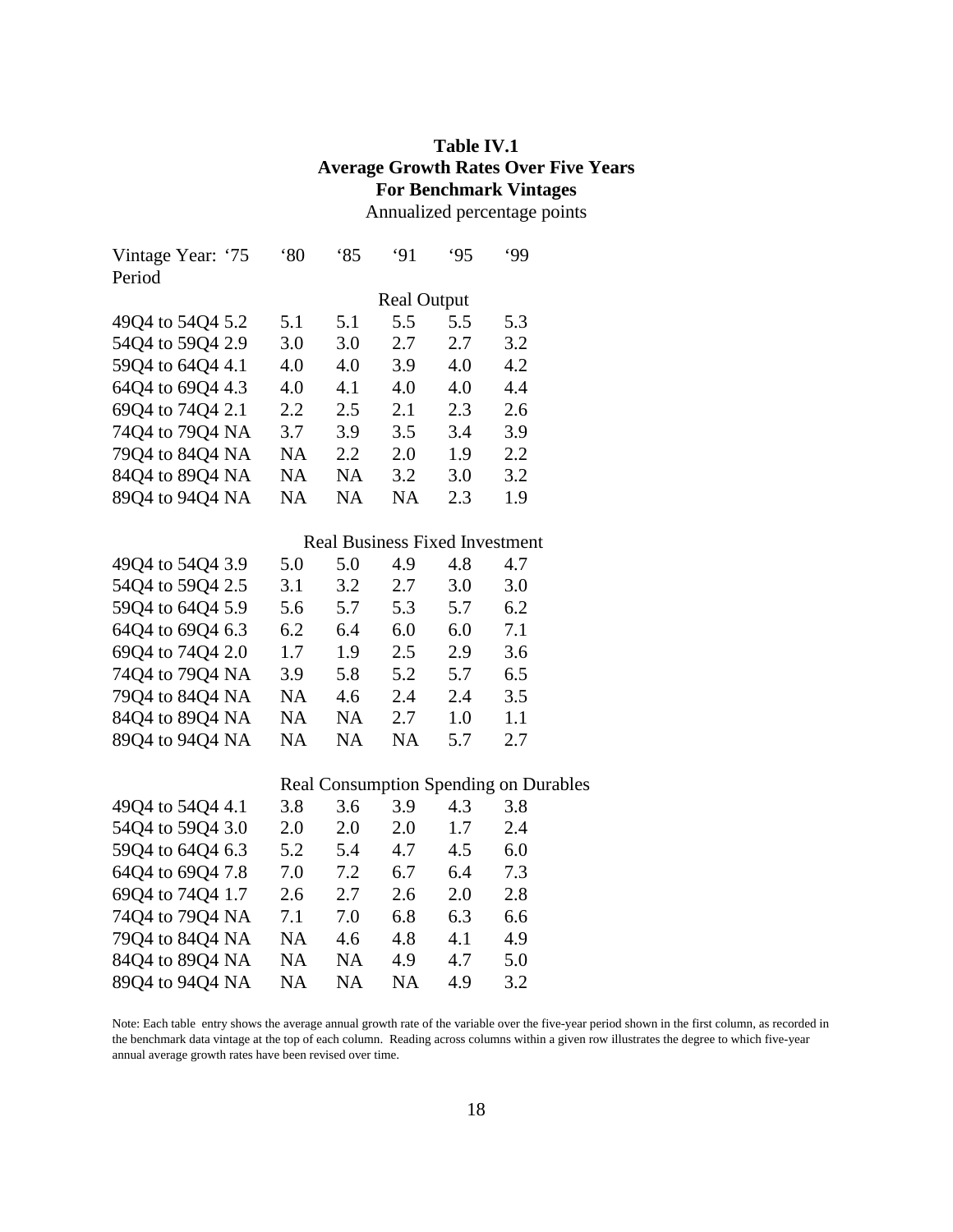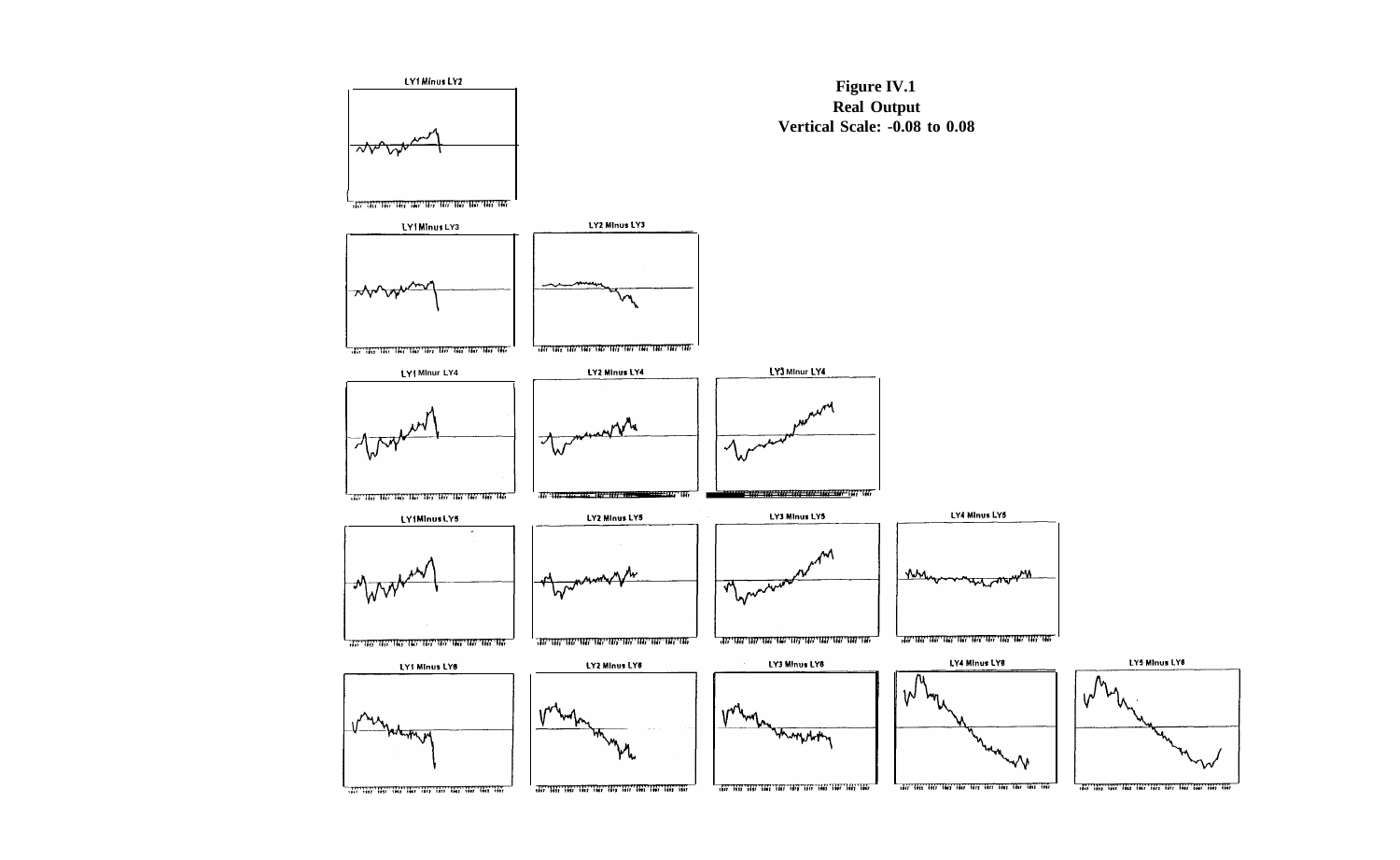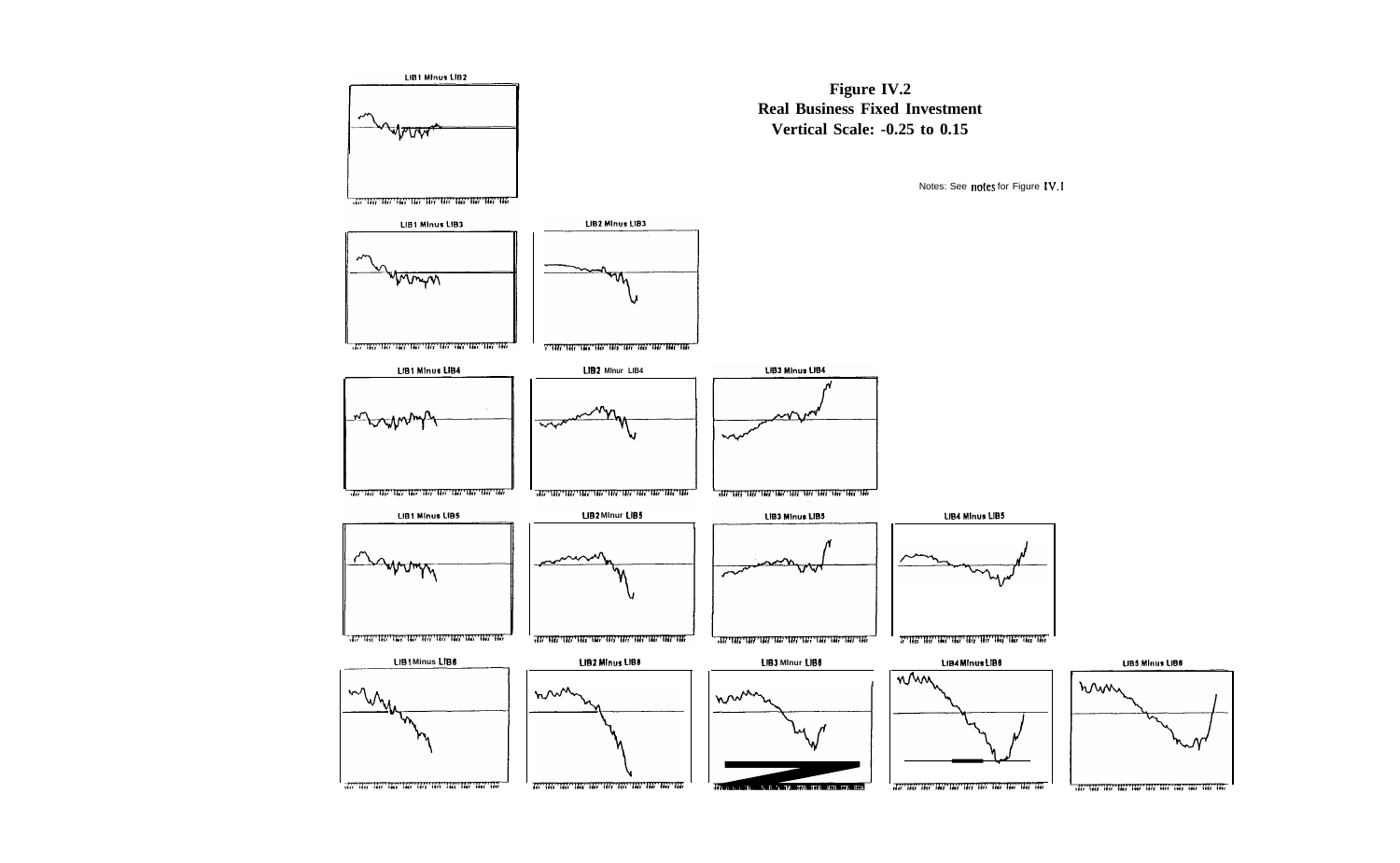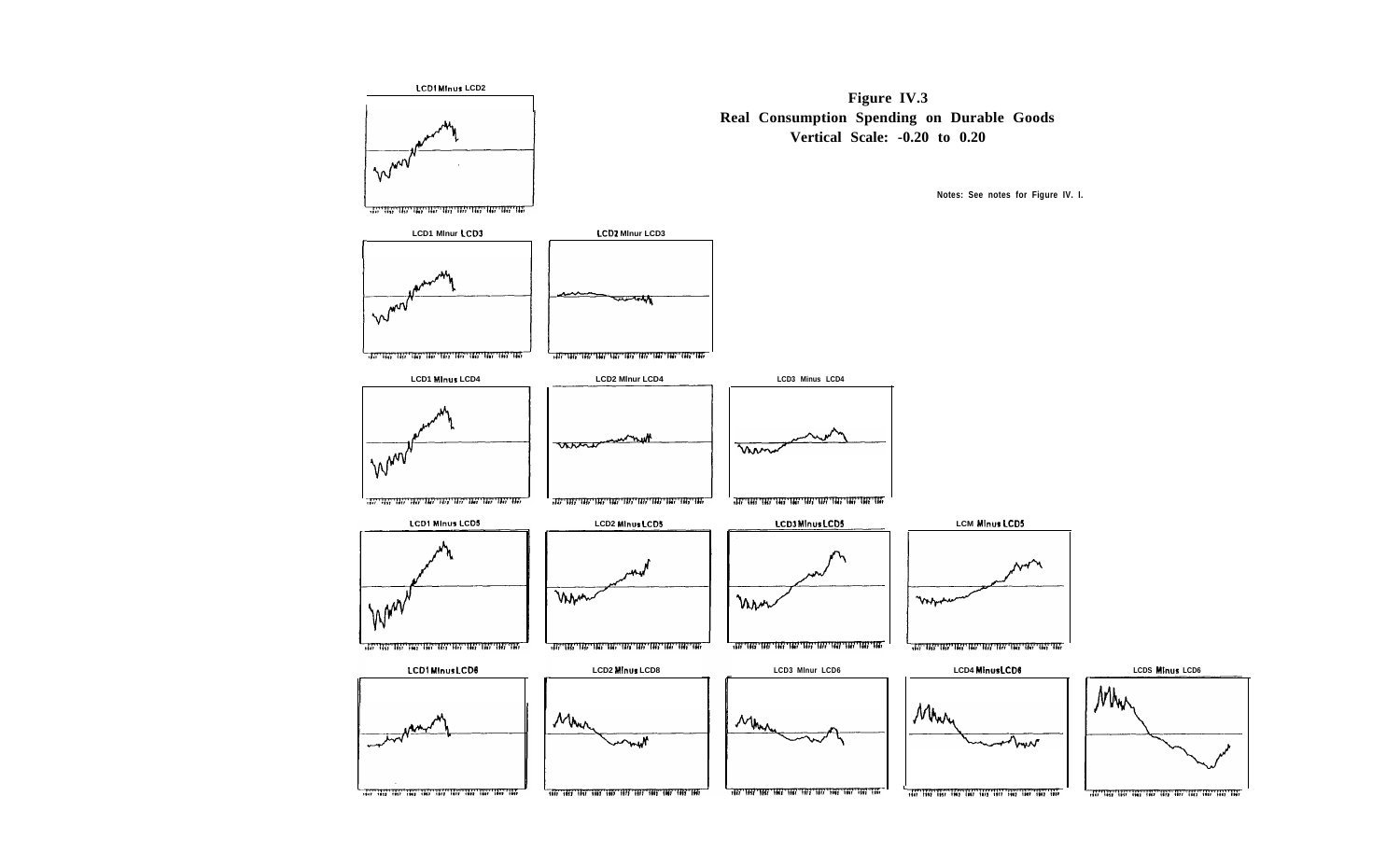**Figure V.l**



Notes: These 3 plots compare forecasts made using an AR(4) model in a rolling fashion, adding an additional quarterly data point each period to generate a forecast for the average annual growth rate of real output over the next year. The top plot shows the forecasted growth rates, one from generating forecasts using the real-time data set and the other from generating forecasts using lalest available data (vintage August 1999). The middle plot compares the forecast errors from the two different forecasts. The bottom plot shows the difference between the forecast errors, illustrating how much the use of real-time data matters. The lalest available vintage (August 1999) is used as "actual" in calculating forecast errors.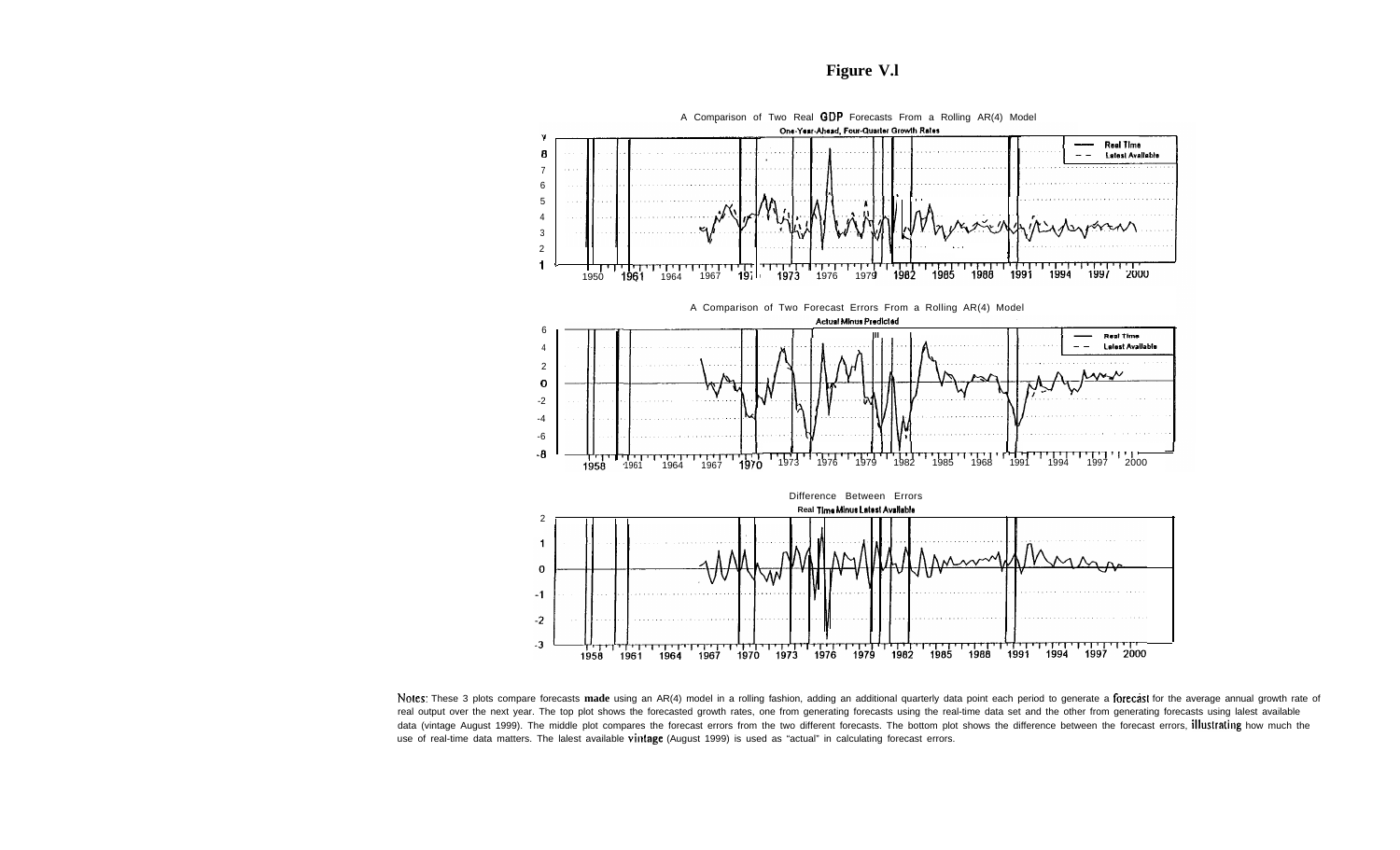Figure V.2



Two Real GDP Growth Forecasts From a Rolling AR(4) Specification

Notes: This scatter plot shows the forecasts from Figure V.1 along a 45-degree line so that the differences in forecasts based on the alternative data sets are readily apparent.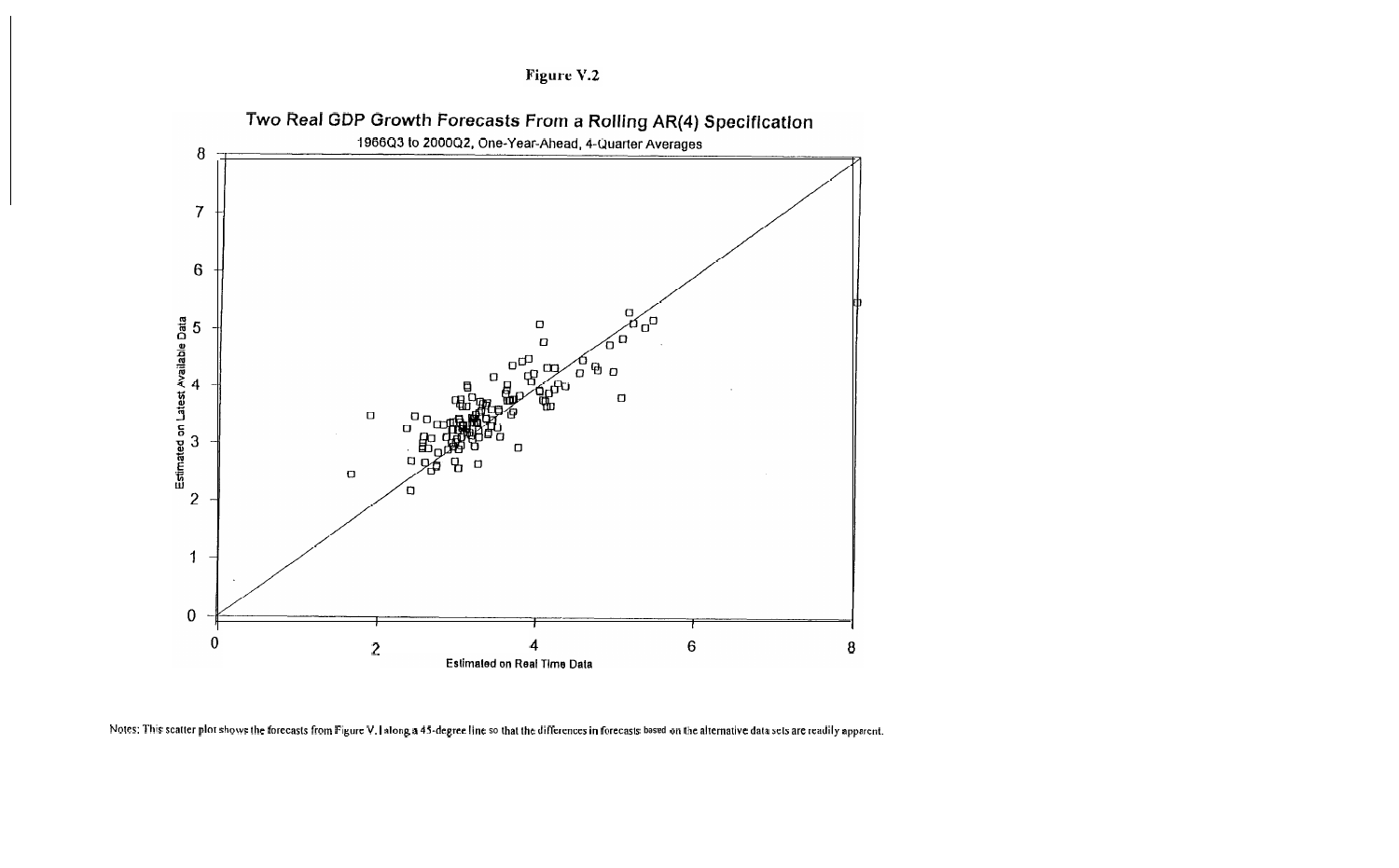#### **REFERENCES**

- Amato, Jeffery D., and Swanson, Norman R. "The Real-Time (In)Significance of Money," manuscript, Texas A&M University, December 1999.
- Boschen, John F., and Herschel I. Grossman. "Tests of Equilibrium Macroeconomics Using Contemporaneous Monetary Data," *Journal of Monetary Economics* 10 (1982), pp. 309- 33.
- Cole, Rosanne, "Data Errors and Forecasting Accuracy," in Jacob Mincer, ed., *Economic Forecasts and Expectations: Analyses of Forecasting Behavior and Performance*. New York: National Bureau of Economic Research, 1969, pp. 47-82.
- Conrad, William, and Carol Corrado. "Application of the Kalman Filter to Revisions in Monthly Retail Sales Estimates," *Journal of Economic Dynamics and Control* 1 (1979), pp. 177- 98.
- Croushore, Dean. "Introducing: The Survey of Professional Forecasters," Federal Reserve Bank of Philadelphia *Business Review* (November/December 1993), pp. 3-13.
- Croushore, Dean, and Charles L. Evans. "Data Revisions and the Identification of Monetary Policy Shocks," manuscript, Federal Reserve Bank of Philadelphia, December 1999.
- Croushore, Dean, and Tom Stark. "Does Data Vintage Matter for Forecasting?" Federal Reserve Bank of Philadelphia Working Paper 99-15, October 1999a.
- Croushore, Dean, and Tom Stark. "A Real-Time Data Set for Macroeconomists: Does the Data Vintage Matter?" Federal Reserve Bank of Philadelphia Working Paper 99-21, December 1999b.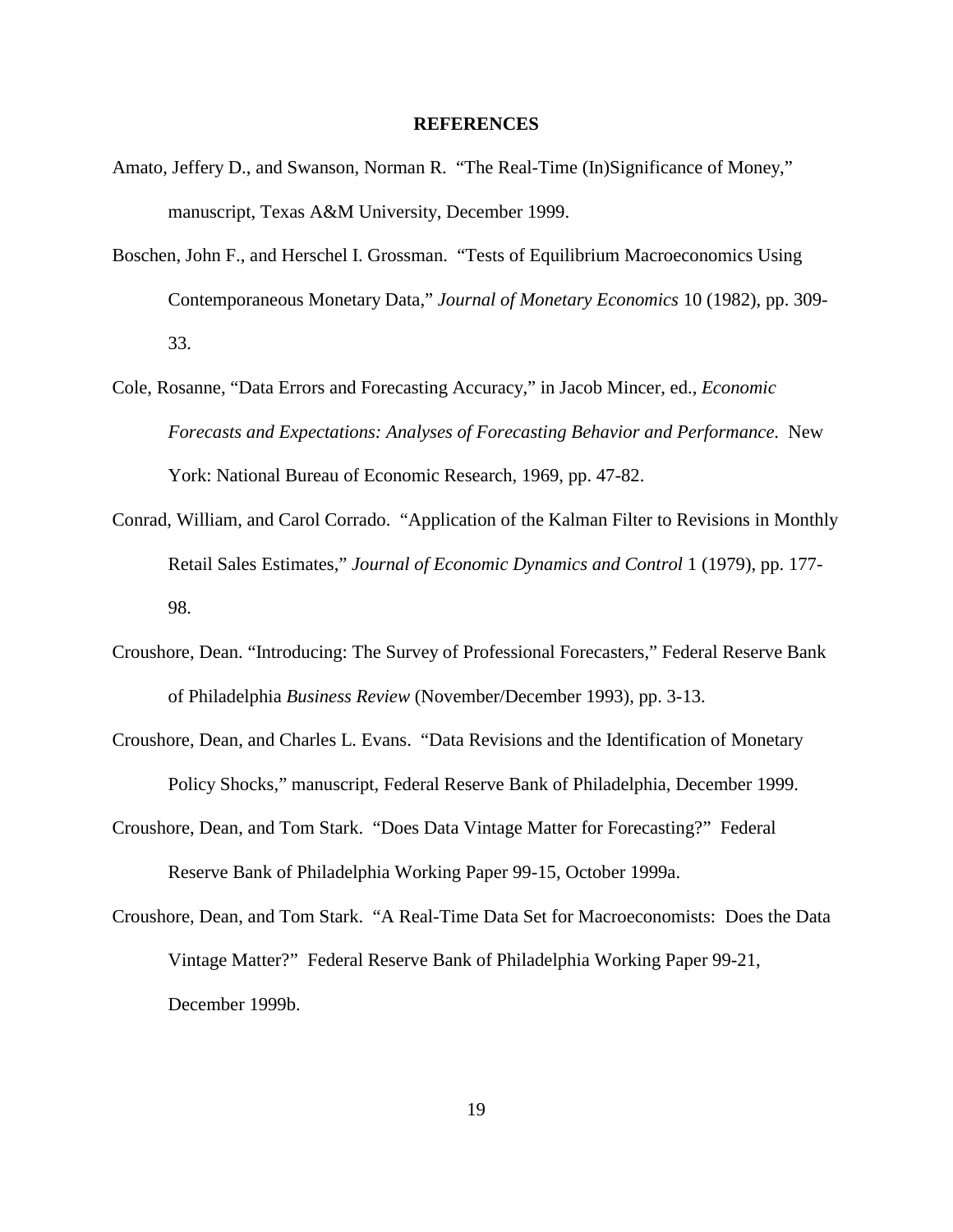- Denton, Frank T., and John Kuiper. "The Effect of Measurement Errors on Parameter Estimates and Forecasts: A Case Study Based on the Canadian Preliminary National Accounts," *Review of Economics and Statistics* 47 (May 1965), pp. 198-206.
- Diebold, Francis X., and Roberto S. Mariano. "Comparing Predictive Accuracy," *Journal of Business and Economic Statistics* 13 (July 1995), pp. 253-63.
- Diebold, Francis X., and Glenn D. Rudebusch. "Forecasting Output With the Composite Leading Index: A Real-Time Analysis," *Journal of the American Statistical Association* 86 (September 1991), pp. 603-10.
- Evans, Charles L. "Real-Time Taylor Rules and the Federal Funds Futures Market," Federal Reserve Bank of Chicago *Economic Perspectives* (Third Quarter 1998), pp. 44-55.
- Fair, Ray C., and Robert J. Shiller. "Comparing Information in Forecasts from Econometric Models," *American Economic Review* 80 (June 1990), pp. 375-89.
- Ghysels, Eric, Norman R. Swanson, and Myles Callan. "Monetary Policy Rules and Data Uncertainty," manuscript, Texas A&M University, 1999.
- Harvey, A.C., C.R. McKenzie, D.P.C. Blake, and M.J. Desai. "Irregular Data Revisions," in Arnold Zellner, ed., *Applied Time Series Analysis of Economic Data.* Washington, D.C.: U.S. Department of Commerce, Economic Research Report ER-5, 1981, pp. 329-39.
- Howrey, E. Philip. "The Use of Preliminary Data in Econometric Forecasting," *Review of Economics and Statistics* 60 (May 1978), pp. 193-200.
- Howrey, E. Philip. "Forecasting GNP With Noisy Data: A Case Study," *Journal of Economic and Social Measurement* 22 (1996), pp. 181-200.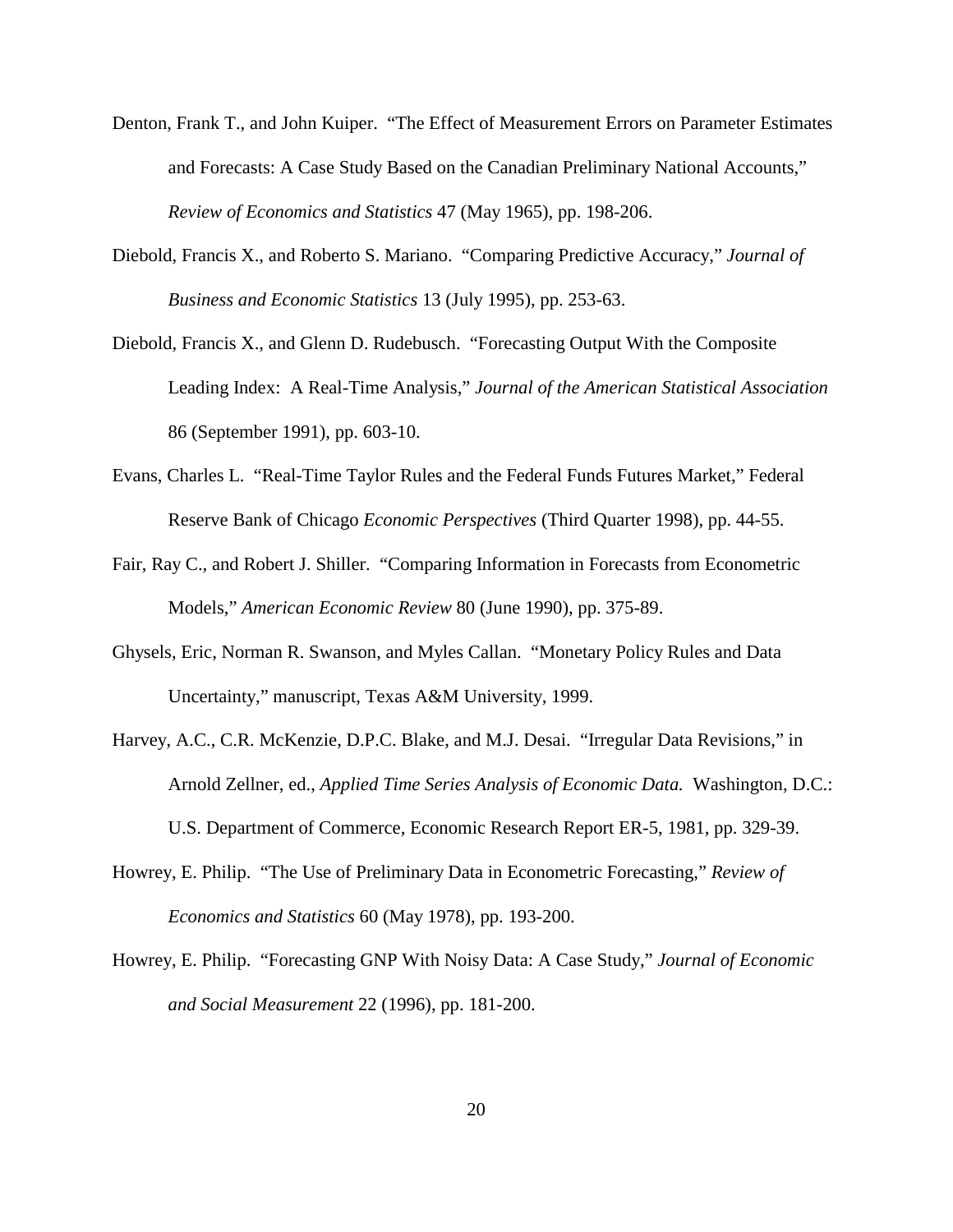- Keane, Michael P., and David E. Runkle. "Testing the Rationality of Price Forecasts: New Evidence From Panel Data," *American Economic Review* 80 (September 1990), pp. 714-35.
- Koenig, Evan F., and Sheila Dolmas. "Real-Time GDP Growth Forecasts," Federal Reserve Bank of Dallas Working Paper 97-10, December 1997.
- Koenig, Evan F., Sheila Dolmas, and Jeremy Piger. "The Use and Abuse of 'Real-Time' Data in Economic Forecasting," Federal Reserve Bank of Kansas City, manuscript, September 1999.
- Landefeld, J. Steven, and Robert P. Parker. "Preview of the Comprehensive Revision of the National Income and Product Accounts: BEA's New Featured Measures of Output and Prices," *Survey of Current Business*, July 1995, pp. 31-8.
- Landefeld, J. Steven, and Robert P. Parker. "BEA's Chain Indexes, Time Series, and Measures of Long-Term Economic Growth," *Survey of Current Business*, May 1997, pp. 58-68.
- Mankiw, N. Gregory, David E. Runkle, and Matthew D. Shapiro. "Are Preliminary Announcements of the Money Stock Rational Forecasts?" *Journal of Monetary Economics* 14 (July 1984), pp. 15-27.
- Mankiw, N. Gregory, and Matthew D. Shapiro. "News or Noise: An Analysis of GNP Revisions." *Survey of Current Business* (May 1986), pp. 20-5.
- Maravall, Augustin, and David A. Pierce. "The Transmission of Data Noise into Policy Noise in U.S. Monetary Control." *Econometrica* 54 (July 1986), pp. 961-79.
- Morgenstern, Oskar. *On the Accuracy of Economic Observations.* Princeton: Princeton University Press, 1963.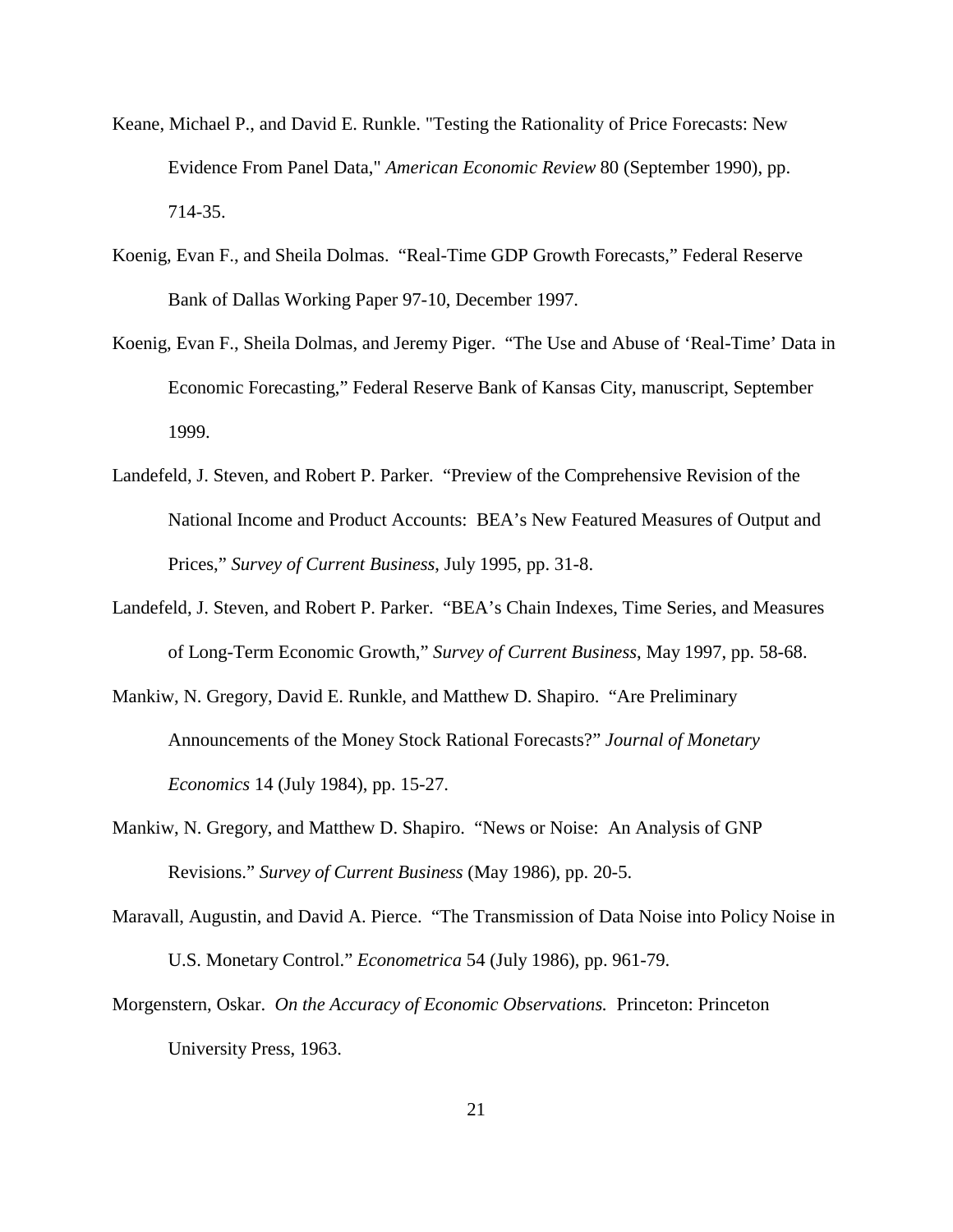- Mork, Knut A. "Ain't Behavin': Forecast Errors and Measurement Errors in Early GNP Estimates," *Journal of Business and Economic Statistics* 5 (April 1987), pp. 165-75.
- Orphanides, Athanasios. "Monetary Rules Based on Real-Time Data." Federal Reserve Board of Governors, Finance and Economics Discussion Series 1998-03, December 1997.
- Orphanides, Athanasios. "Monetary Policy Evaluation With Noisy Information." Manuscript, Federal Reserve Board of Governors, October 1998.
- Patterson, K.D., and S.M. Heravi. "Data Revisions and the Expenditure Components of GDP," *Economic Journal* 101 (July 1991), pp. 887-901.
- Pierce, David A. "Sources of Error in Economic Time Series," *Journal of Econometrics* 17 (1981), pp. 305-21.
- Ritter, Joseph A. "Feeding the National Accounts," Federal Reserve Bank of St. Louis *Review* 82 (March/April 2000), pp. 11-20.
- Robertson, John C., and Ellis W. Tallman. "Data Vintages and Measuring Forecast Model Performance," Federal Reserve Bank of Atlanta *Economic Review* (Fourth Quarter 1998a), pp. 4-20.
- Robertson, John C., and Ellis W. Tallman. "Real-Time Forecasting with a VAR Model," Manuscript, Federal Reserve Bank of Atlanta, November 1998b.
- Rudebusch, Glenn D. "Do Measures of Monetary Policy in a VAR Make Sense?" *International Economic Review* 39 (1998a), pp. 907-31.
- Rudebusch, Glenn D. "Is the Fed Too Timid? Monetary Policy in an Uncertain World." Manuscript, Federal Reserve Bank of San Francisco, October 1998b.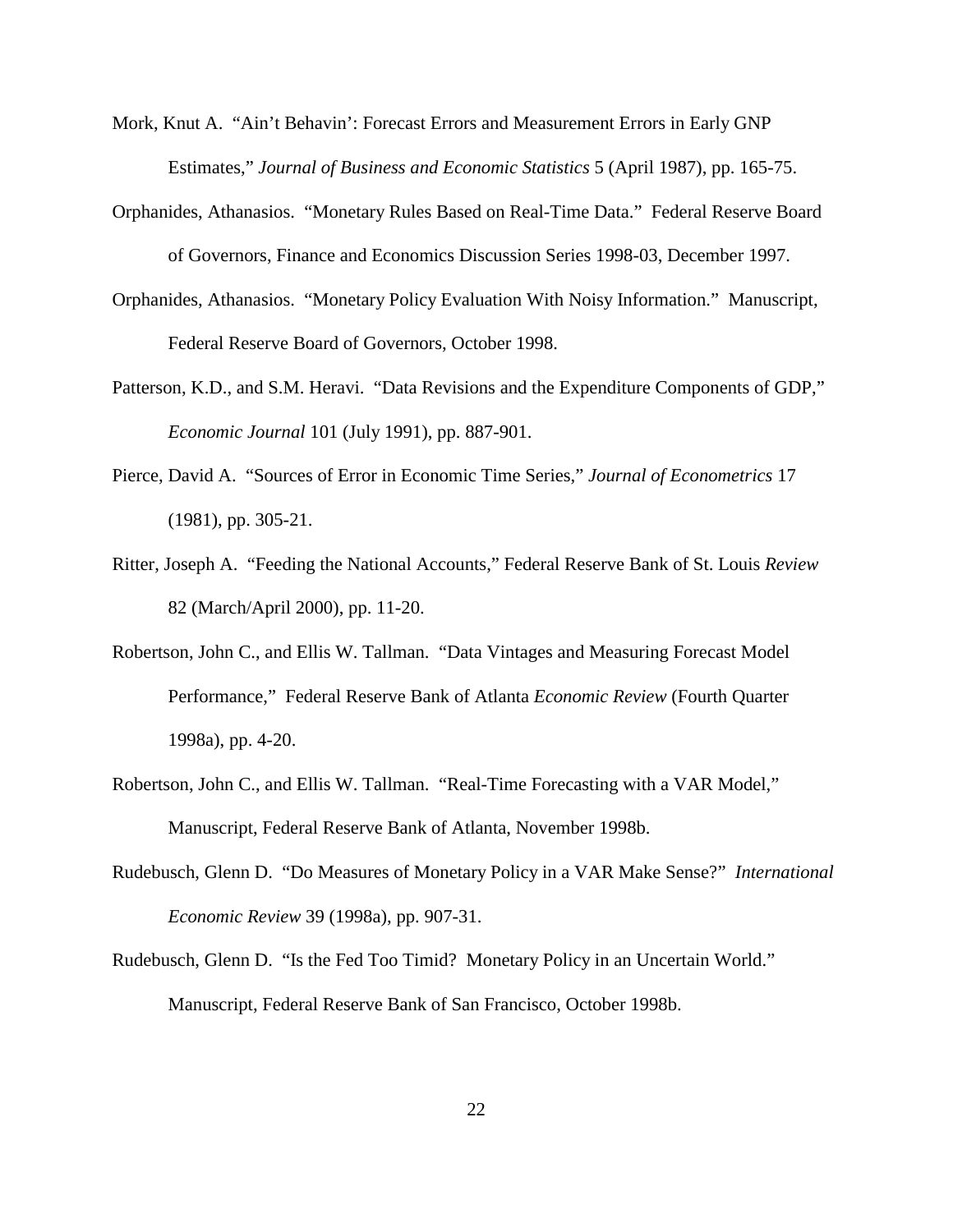- Runkle, David E. "Revisionist History: How Data Revisions Distort Economic Policy Research." Federal Reserve Bank of Minneapolis *Quarterly Review* (Fall 1998), pp. 3-12.
- Sargent, Thomas. "Two Models of Measurements and the Investment Accelerator," *Journal of Political Economy* 97 (1989), pp. 251-87.
- Stark, Tom. "A Bayesian Vector Error Corrections Model of the U.S. Economy," Federal Reserve Bank of Philadelphia Working Paper 98-12, June 1998.
- Stekler, H.O. "Data Revisions and Economic Forecasting," *Journal of the American Statistical Association* 62 (June 1967), pp. 470-83.
- Swanson, Norman. "Forecasting Using First-Available Versus Fully Revised Economic Time-Series Data," *Studies in Nonlinear Dynamics and Econometrics* 1 (April 1996), pp. 47- 64.
- Swanson, Norman R., Eric Ghysels, and Myles Callan. "A Multivariate Time Series Analysis of the Data Revision Process for Industrial Production and the Composite Leading Indicator," in Robert F. Engle and Halbert White, eds., *Cointegration, Causality, and Forecasting.* Oxford: Oxford University Press, 1999.
- Swanson, Norman R., and Halbert White. "A Model Selection Approach to Real-Time Macroeconomic Forecasting Using Linear Models and Artificial Neural Networks," *Review of Economics and Statistics* 79 (November 1997), pp. 540-50.
- Trivellato, Ugo, and Enrice Rettore. "Preliminary Data Errors and Their Impact on the Forecast Error of Simultaneous-Equations Models," *Journal of Business and Economic Statistics* 4 (October 1986), pp. 445-53.